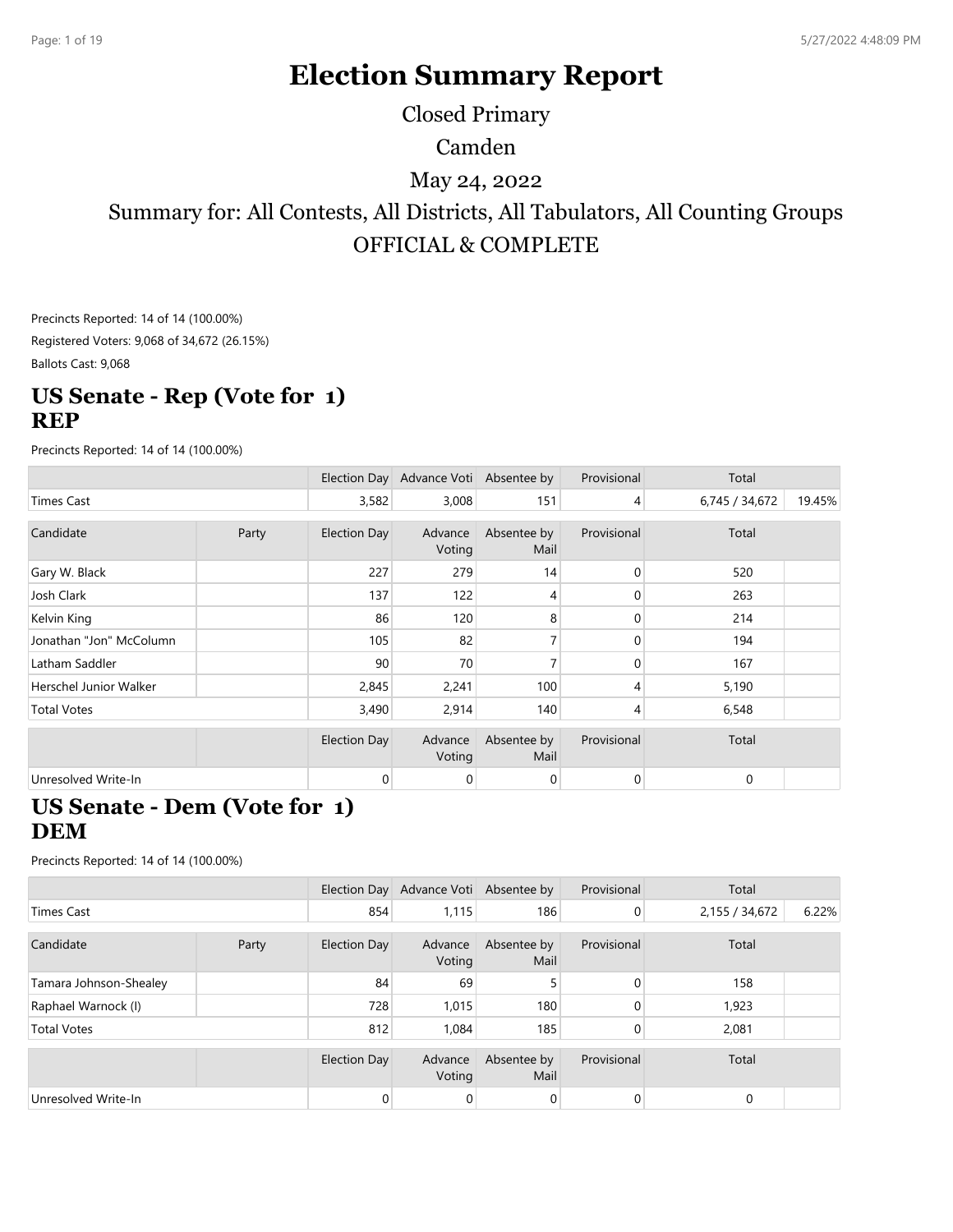# **Governor - Rep (Vote for 1) REP**

Precincts Reported: 14 of 14 (100.00%)

|                     |       |                     | Election Day Advance Voti Absentee by |                     | Provisional    | Total          |        |
|---------------------|-------|---------------------|---------------------------------------|---------------------|----------------|----------------|--------|
| <b>Times Cast</b>   |       | 3,582               | 3,008                                 | 151                 | $\overline{4}$ | 6,745 / 34,672 | 19.45% |
| Candidate           | Party | <b>Election Day</b> | Advance<br>Voting                     | Absentee by<br>Mail | Provisional    | Total          |        |
| Catherine Davis     |       | 51                  | 69                                    | 4                   | 0              | 124            |        |
| Brian Kemp (I)      |       | 2,158               | 1,865                                 | 102                 |                | 4,127          |        |
| David A. Perdue     |       | 1,133               | 919                                   | 34                  | $\overline{c}$ | 2,088          |        |
| Kandiss Taylor      |       | 211                 | 108                                   | 3                   | 0              | 322            |        |
| Tom Williams        |       | 14                  | 21                                    |                     | 0              | 36             |        |
| <b>Total Votes</b>  |       | 3,567               | 2,982                                 | 144                 | 4              | 6,697          |        |
|                     |       | <b>Election Day</b> | Advance<br>Voting                     | Absentee by<br>Mail | Provisional    | Total          |        |
| Unresolved Write-In |       | 0                   | 0                                     | 0                   | $\mathbf 0$    | $\mathbf 0$    |        |

# **Governor - Dem (Vote for 1) DEM**

Precincts Reported: 14 of 14 (100.00%)

|                      |       |                | Election Day Advance Voti Absentee by |                     | Provisional    | Total          |       |
|----------------------|-------|----------------|---------------------------------------|---------------------|----------------|----------------|-------|
| Times Cast           |       | 854            | 1,115                                 | 186                 | $\overline{0}$ | 2,155 / 34,672 | 6.22% |
| Candidate            | Party | Election Day   | Advance<br>Voting                     | Absentee by<br>Mail | Provisional    | Total          |       |
| <b>Stacey Abrams</b> |       | 826            | 1.099                                 | 180                 | $\overline{0}$ | 2,105          |       |
| <b>Total Votes</b>   |       | 826            | 1.099                                 | 180                 | 0              | 2,105          |       |
|                      |       | Election Day   | Advance<br>Voting                     | Absentee by<br>Mail | Provisional    | Total          |       |
| Unresolved Write-In  |       | $\overline{0}$ | $\overline{0}$                        | $\overline{0}$      | $\overline{0}$ | 0              |       |

# **Lieutenant Governor - Rep (Vote for 1) REP**

|                     |       |                     | Election Day Advance Voti Absentee by |                     | Provisional | Total          |        |
|---------------------|-------|---------------------|---------------------------------------|---------------------|-------------|----------------|--------|
| <b>Times Cast</b>   |       | 3,582               | 3,008                                 | 151                 | 4           | 6,745 / 34,672 | 19.45% |
|                     |       |                     |                                       |                     |             |                |        |
| Candidate           | Party | <b>Election Day</b> | Advance<br>Voting                     | Absentee by<br>Mail | Provisional | Total          |        |
| <b>Burt Jones</b>   |       | 1,661               | 1,431                                 | 63                  |             | 3,156          |        |
| Mack McGregor       |       | 640                 | 473                                   | 19                  |             | 1,133          |        |
| <b>Butch Miller</b> |       | 521                 | 491                                   | 24                  |             | 1,037          |        |
| Jeanne Seaver       |       | 387                 | 354                                   | 25                  | 0           | 766            |        |
| <b>Total Votes</b>  |       | 3,209               | 2,749                                 | 131                 | 3           | 6,092          |        |
|                     |       | <b>Election Day</b> | Advance<br>Voting                     | Absentee by<br>Mail | Provisional | Total          |        |
| Unresolved Write-In |       | 0                   | 0                                     | 0                   | 0           | 0              |        |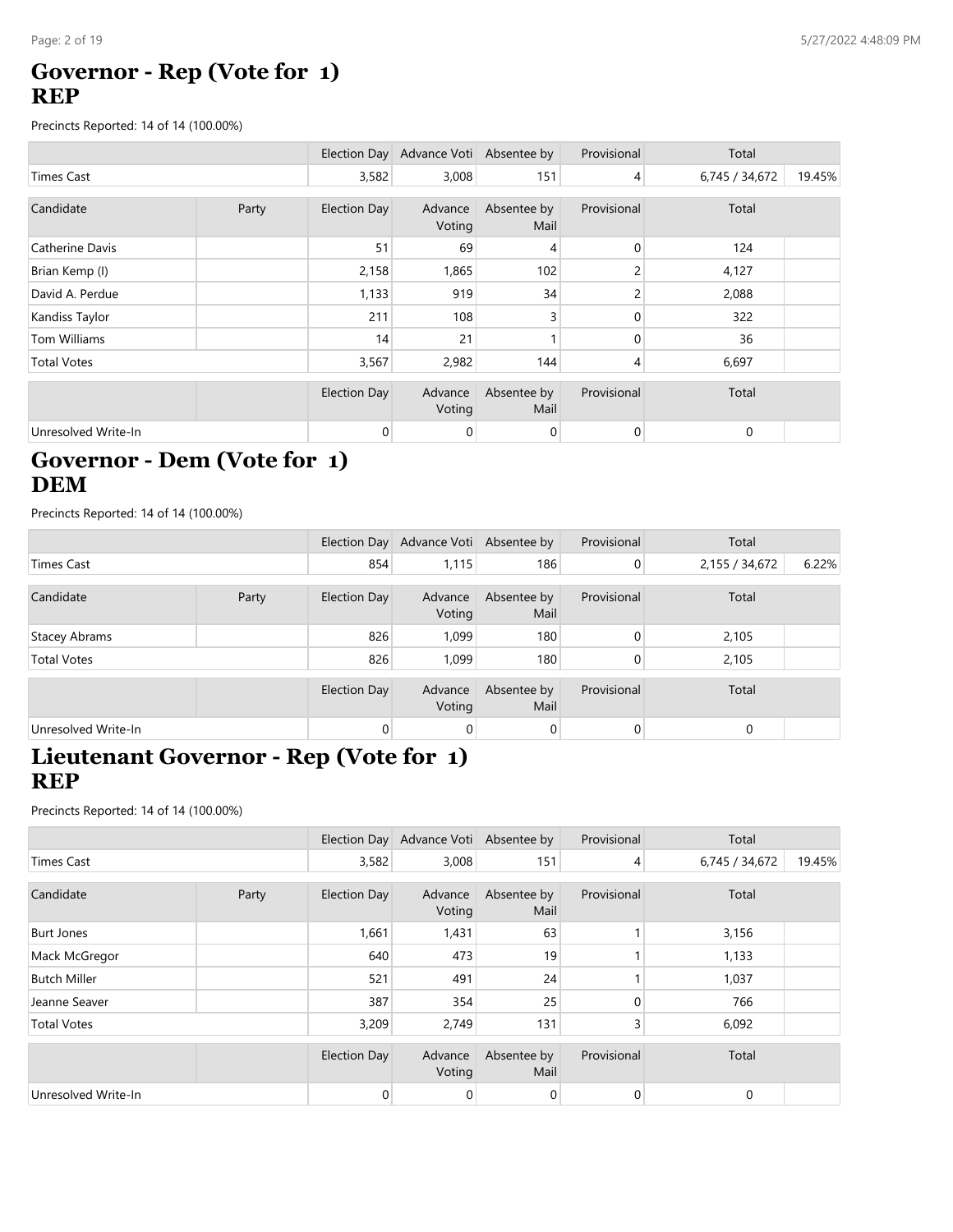# **Lieutenant Governor - Dem (Vote for 1) DEM**

Precincts Reported: 14 of 14 (100.00%)

|                     |       |                     | Election Day Advance Voti Absentee by |                     | Provisional    | Total          |       |
|---------------------|-------|---------------------|---------------------------------------|---------------------|----------------|----------------|-------|
| <b>Times Cast</b>   |       | 854                 | 1,115                                 | 186                 | $\overline{0}$ | 2,155 / 34,672 | 6.22% |
| Candidate           | Party | <b>Election Day</b> | Advance<br>Voting                     | Absentee by<br>Mail | Provisional    | Total          |       |
| Erick E. Allen      |       | 78                  | 108                                   | 31                  | $\overline{0}$ | 217            |       |
| Charlie Bailey      |       | 65                  | 93                                    | 19                  | 0              | 177            |       |
| Tyrone Brooks, Jr.  |       | 76                  | 112                                   | 9                   | $\overline{0}$ | 197            |       |
| Tony Brown          |       | 52                  | 73                                    | 6                   | 0              | 131            |       |
| Kwanza Hall         |       | 191                 | 267                                   | 34                  | 0              | 492            |       |
| Jason T. Hayes      |       | 25                  | 43                                    | 9                   | 0              | 77             |       |
| Derrick L. Jackson  |       | 67                  | 103                                   | 14                  | $\overline{0}$ | 184            |       |
| R. Malik            |       | 31                  | 35                                    |                     | $\overline{0}$ | 67             |       |
| Renitta Shannon     |       | 168                 | 185                                   | 42                  | 0              | 395            |       |
| <b>Total Votes</b>  |       | 753                 | 1,019                                 | 165                 | $\overline{0}$ | 1,937          |       |
|                     |       | <b>Election Day</b> | Advance<br>Voting                     | Absentee by<br>Mail | Provisional    | Total          |       |
| Unresolved Write-In |       | 0                   | 0                                     | $\mathbf 0$         | $\overline{0}$ | 0              |       |

# **Secretary of State - Rep (Vote for 1) REP**

|                        |       |                     | Election Day Advance Voti Absentee by |                     | Provisional    | Total          |        |
|------------------------|-------|---------------------|---------------------------------------|---------------------|----------------|----------------|--------|
| <b>Times Cast</b>      |       | 3,582               | 3,008                                 | 151                 | $\overline{4}$ | 6,745 / 34,672 | 19.45% |
| Candidate              | Party | <b>Election Day</b> | Advance                               | Absentee by         | Provisional    | Total          |        |
|                        |       |                     | Voting                                | Mail                |                |                |        |
| David C. Belle Isle    |       | 308                 | 352                                   | 4                   | $\mathbf{0}$   | 664            |        |
| Jody Hice              |       | 1,121               | 844                                   | 41                  | $\overline{c}$ | 2,008          |        |
| T.J. Hudson            |       | 295                 | 240                                   | 16                  | 0              | 551            |        |
| Brad Raffensperger (I) |       | 1,633               | 1,422                                 | 83                  |                | 3,139          |        |
| <b>Total Votes</b>     |       | 3,357               | 2,858                                 | 144                 | 3              | 6,362          |        |
|                        |       | <b>Election Day</b> | Advance<br>Voting                     | Absentee by<br>Mail | Provisional    | Total          |        |
| Unresolved Write-In    |       | 0                   | 0                                     | $\overline{0}$      | $\overline{0}$ | 0              |        |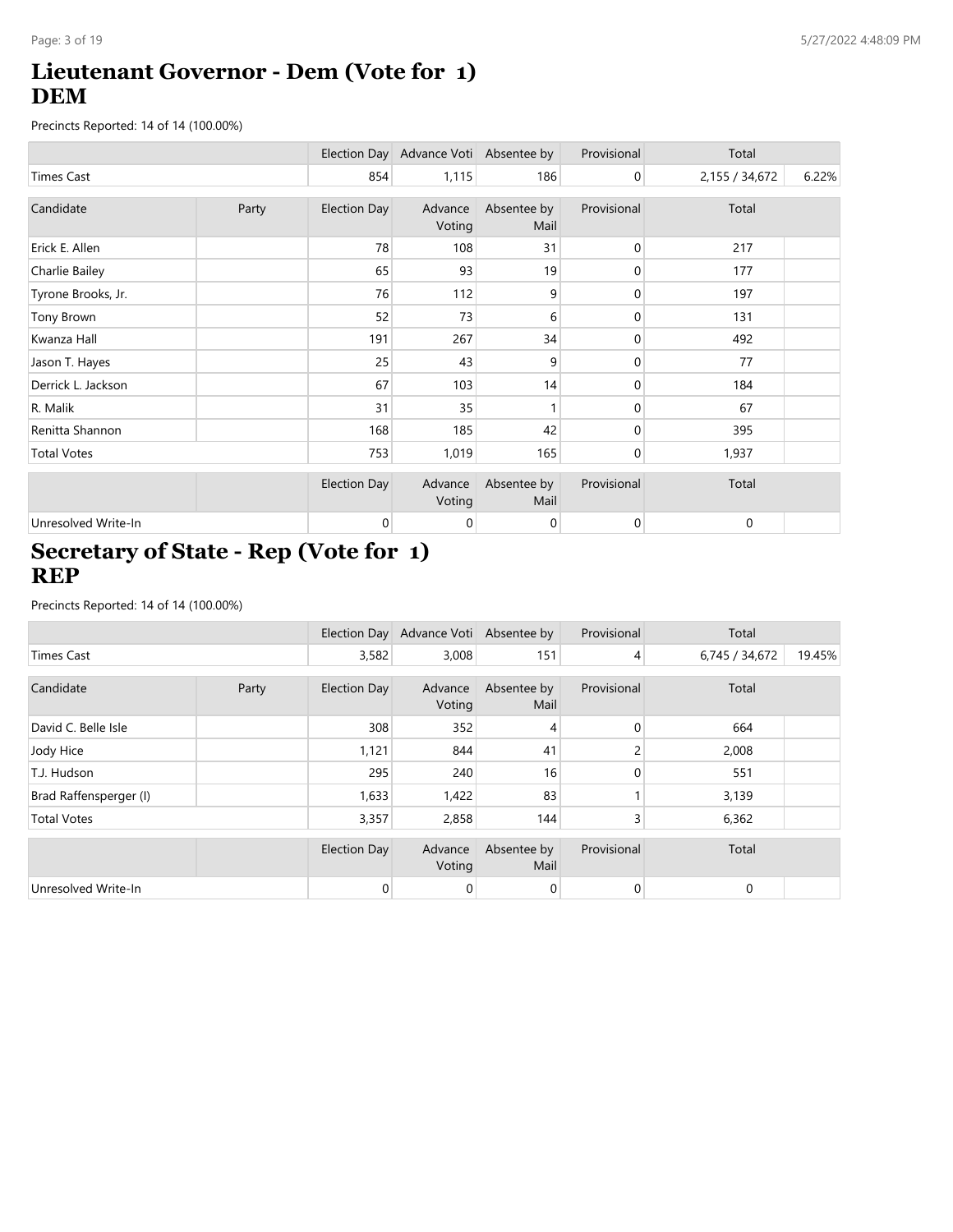# **Secretary of State - Dem (Vote for 1) DEM**

Precincts Reported: 14 of 14 (100.00%)

|                     |       |                     | Election Day Advance Voti Absentee by |                     | Provisional    | Total          |       |
|---------------------|-------|---------------------|---------------------------------------|---------------------|----------------|----------------|-------|
| <b>Times Cast</b>   |       | 854                 | 1,115                                 | 186                 | $\overline{0}$ | 2,155 / 34,672 | 6.22% |
| Candidate           | Party | <b>Election Day</b> | Advance<br>Voting                     | Absentee by<br>Mail | Provisional    | Total          |       |
| Dee Dawkins-Haigler |       | 220                 | 300                                   | 53                  | 0              | 573            |       |
| John Eaves          |       | 65                  | 105                                   | 32                  | 0              | 202            |       |
| Floyd Griffin       |       | 130                 | 183                                   | 14                  | 0              | 327            |       |
| Bee Nguyen          |       | 213                 | 275                                   | 48                  | 0              | 536            |       |
| Michael Owens       |       | 146                 | 170                                   | 19                  | $\Omega$       | 335            |       |
| <b>Total Votes</b>  |       | 774                 | 1,033                                 | 166                 | 0              | 1,973          |       |
|                     |       | <b>Election Day</b> | Advance<br>Voting                     | Absentee by<br>Mail | Provisional    | Total          |       |
| Unresolved Write-In |       | 0                   | 0                                     | 0                   | 0              | 0              |       |

## **Attorney General - Rep (Vote for 1) REP**

Precincts Reported: 14 of 14 (100.00%)

|                     |       |              | Election Day Advance Voti Absentee by |                     | Provisional    | Total          |        |
|---------------------|-------|--------------|---------------------------------------|---------------------|----------------|----------------|--------|
| <b>Times Cast</b>   |       | 3,582        | 3,008                                 | 151                 | 4              | 6,745 / 34,672 | 19.45% |
| Candidate           | Party | Election Day | Advance<br>Voting                     | Absentee by<br>Mail | Provisional    | Total          |        |
| Chris Carr (I)      |       | 2,101        | 1,845                                 | 100                 |                | 4,047          |        |
| John Gordon         |       | 1,211        | 992                                   | 37                  | ∍              | 2,242          |        |
| <b>Total Votes</b>  |       | 3,312        | 2,837                                 | 137                 | 3              | 6,289          |        |
|                     |       | Election Day | Advance<br>Voting                     | Absentee by<br>Mail | Provisional    | Total          |        |
| Unresolved Write-In |       | 0            | 0                                     | 0                   | $\overline{0}$ | 0              |        |

#### **Attorney General - Dem (Vote for 1) DEM**

|                       |       |                | Election Day Advance Voti Absentee by |                     | Provisional | Total          |       |
|-----------------------|-------|----------------|---------------------------------------|---------------------|-------------|----------------|-------|
| <b>Times Cast</b>     |       | 854            | 1,115                                 | 186                 | 0           | 2,155 / 34,672 | 6.22% |
| Candidate             | Party | Election Day   | Advance<br>Voting                     | Absentee by<br>Mail | Provisional | Total          |       |
| Jennifer "Jen" Jordan |       | 546            | 722                                   | 103                 | $\Omega$    | 1,371          |       |
| Christian Wise Smith  |       | 226            | 313                                   | 68                  | 0           | 607            |       |
| <b>Total Votes</b>    |       | 772            | 1,035                                 | 171                 | $\Omega$    | 1,978          |       |
|                       |       | Election Day   | Advance<br>Voting                     | Absentee by<br>Mail | Provisional | Total          |       |
| Unresolved Write-In   |       | $\overline{0}$ | 0                                     | $\mathbf 0$         | 0           | $\Omega$       |       |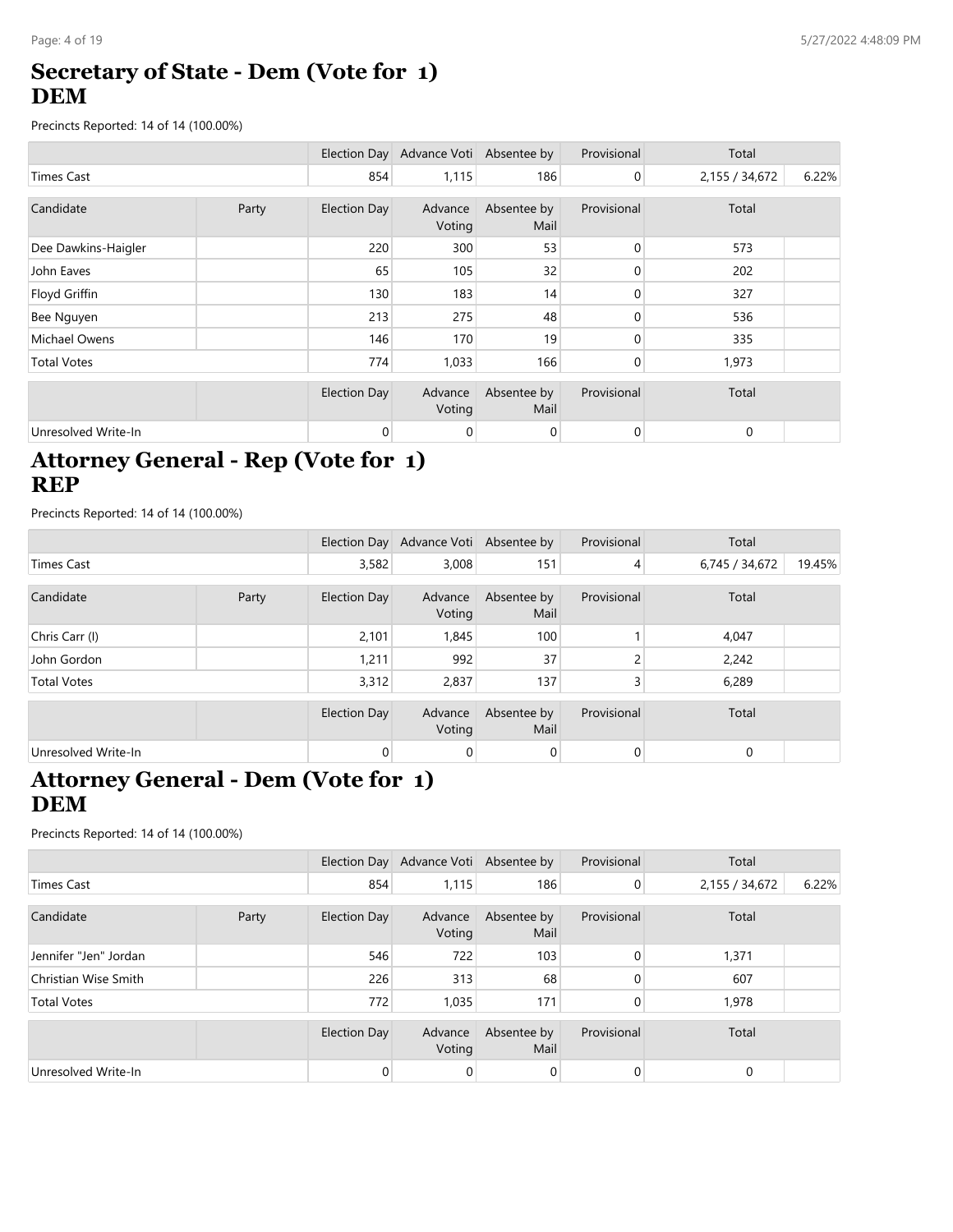## **Commissioner of Agriculture - Rep (Vote for 1) REP**

Precincts Reported: 14 of 14 (100.00%)

|                     |       |              | Election Day Advance Voti Absentee by |                     | Provisional    | Total          |        |
|---------------------|-------|--------------|---------------------------------------|---------------------|----------------|----------------|--------|
| Times Cast          |       | 3,582        | 3,008                                 | 151                 | $\overline{4}$ | 6,745 / 34,672 | 19.45% |
| Candidate           | Party | Election Day | Advance<br>Voting                     | Absentee by<br>Mail | Provisional    | Total          |        |
| <b>Tyler Harper</b> |       | 3,097        | 2,627                                 | 111                 | $\overline{3}$ | 5,838          |        |
| <b>Total Votes</b>  |       | 3,097        | 2,627                                 | 111                 | 3              | 5,838          |        |
|                     |       | Election Day | Advance<br>Voting                     | Absentee by<br>Mail | Provisional    | Total          |        |
| Unresolved Write-In |       | 0            | $\mathbf 0$                           | $\mathbf 0$         | $\overline{0}$ | 0              |        |

## **Commissioner of Agriculture - Dem (Vote for 1) DEM**

Precincts Reported: 14 of 14 (100.00%)

|                      |       |                | Election Day Advance Voti Absentee by |                     | Provisional | Total          |       |
|----------------------|-------|----------------|---------------------------------------|---------------------|-------------|----------------|-------|
| Times Cast           |       | 854            | 1,115                                 | 186                 | 0           | 2,155 / 34,672 | 6.22% |
| Candidate            | Party | Election Day   | Advance<br>Voting                     | Absentee by<br>Mail | Provisional | Total          |       |
| <b>Winfred Dukes</b> |       | 170            | 284                                   | 41                  | 0           | 495            |       |
| Nakita Hemingway     |       | 488            | 591                                   | 95                  | $\Omega$    | 1,174          |       |
| Fred Swann           |       | 100            | 138                                   | 29                  | 0           | 267            |       |
| <b>Total Votes</b>   |       | 758            | 1,013                                 | 165                 | 0           | 1,936          |       |
|                      |       | Election Day   | Advance<br>Voting                     | Absentee by<br>Mail | Provisional | Total          |       |
| Unresolved Write-In  |       | $\overline{0}$ | $\mathbf 0$                           | $\overline{0}$      | 0           | 0              |       |

#### **Commissioner of Insurance - Rep (Vote for 1) REP**

|                     |       |                     | Election Day Advance Voti Absentee by |                     | Provisional    | Total          |        |
|---------------------|-------|---------------------|---------------------------------------|---------------------|----------------|----------------|--------|
| Times Cast          |       | 3,582               | 3,008                                 | 151                 | $\overline{4}$ | 6,745 / 34,672 | 19.45% |
| Candidate           | Party | Election Day        | Advance<br>Voting                     | Absentee by<br>Mail | Provisional    | Total          |        |
| Ben Cowart          |       | 465                 | 408                                   | 10 <sup>°</sup>     | 0              | 883            |        |
| John King (I)       |       | 2,032               | 1,887                                 | 94                  | $\overline{c}$ | 4,015          |        |
| Patrick Witt        |       | 760                 | 496                                   | 29                  |                | 1,286          |        |
| <b>Total Votes</b>  |       | 3,257               | 2,791                                 | 133                 | 3              | 6,184          |        |
|                     |       | <b>Election Day</b> | Advance<br>Voting                     | Absentee by<br>Mail | Provisional    | Total          |        |
| Unresolved Write-In |       | $\overline{0}$      | $\mathbf 0$                           | $\mathbf 0$         | 0              | $\mathbf 0$    |        |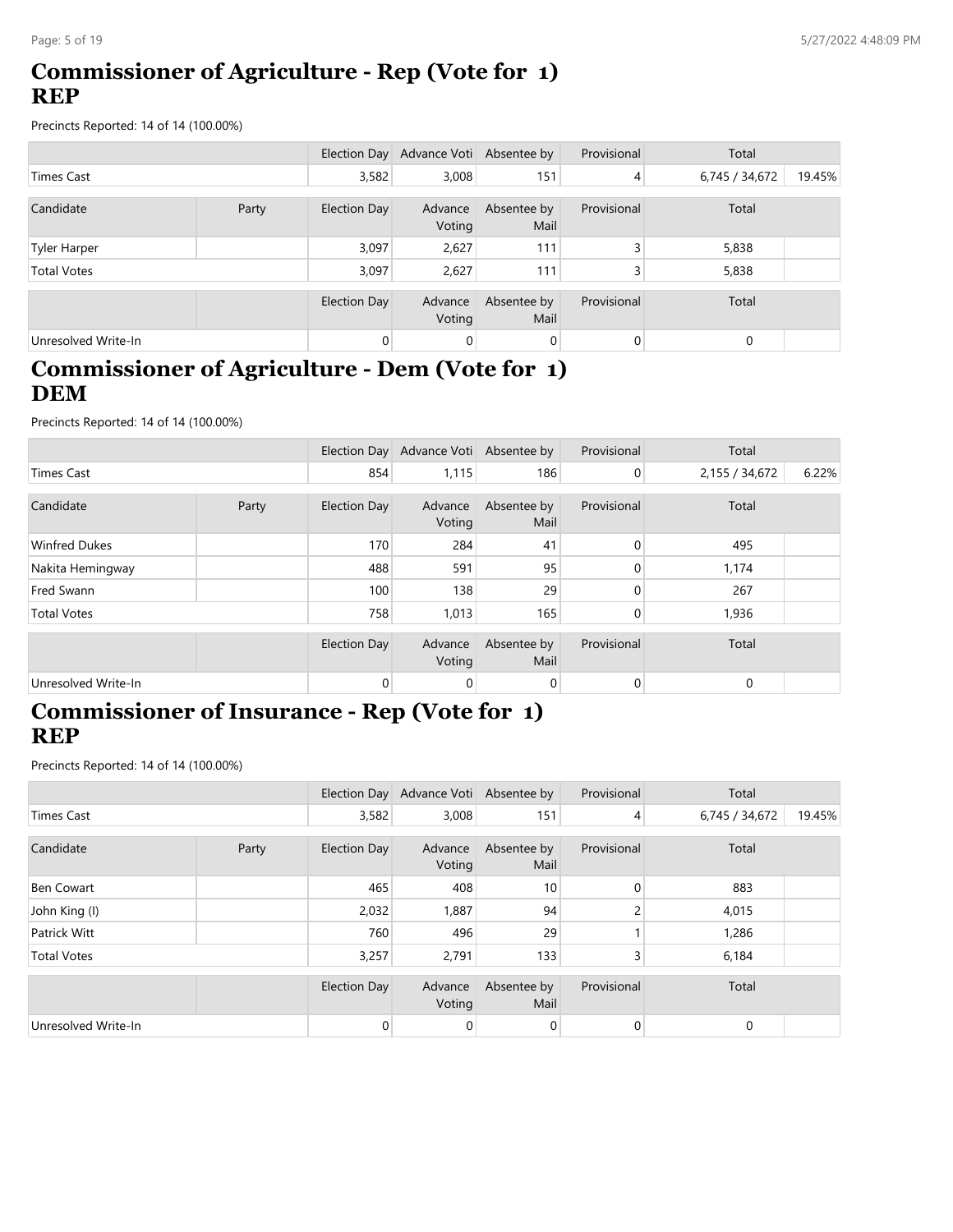# **Commissioner of Insurance - Dem (Vote for 1) DEM**

Precincts Reported: 14 of 14 (100.00%)

|                       |       |              | Election Day Advance Voti Absentee by |                     | Provisional    | Total          |       |
|-----------------------|-------|--------------|---------------------------------------|---------------------|----------------|----------------|-------|
| Times Cast            |       | 854          | 1,115                                 | 186                 | $\overline{0}$ | 2,155 / 34,672 | 6.22% |
| Candidate             | Party | Election Day | Advance<br>Voting                     | Absentee by<br>Mail | Provisional    | Total          |       |
| Raphael Baker         |       | 261          | 309                                   | 37                  | 0              | 607            |       |
| Janice Laws Robinson  |       | 411          | 558                                   | 90                  | 0              | 1,059          |       |
| <b>Matthew Wilson</b> |       | 95           | 153                                   | 40                  | 0              | 288            |       |
| <b>Total Votes</b>    |       | 767          | 1,020                                 | 167                 | $\overline{0}$ | 1,954          |       |
|                       |       | Election Day | Advance<br>Voting                     | Absentee by<br>Mail | Provisional    | Total          |       |
| Unresolved Write-In   |       | 0            | 0                                     | 0                   | 0              | 0              |       |

# **State School Superintendent - Rep (Vote for 1) REP**

Precincts Reported: 14 of 14 (100.00%)

|                     |       |                | Election Day Advance Voti Absentee by |                     | Provisional | Total          |        |
|---------------------|-------|----------------|---------------------------------------|---------------------|-------------|----------------|--------|
| Times Cast          |       | 3,582          | 3,008                                 | 151                 | 4           | 6,745 / 34,672 | 19.45% |
| Candidate           | Party | Election Day   | Advance<br>Voting                     | Absentee by<br>Mail | Provisional | Total          |        |
| John D. Barge       |       | 1,034          | 942                                   | 34                  | 2           | 2,012          |        |
| Richard Woods (I)   |       | 2,238          | 1,848                                 | 98                  |             | 4,185          |        |
| <b>Total Votes</b>  |       | 3,272          | 2,790                                 | 132                 | 3           | 6,197          |        |
|                     |       | Election Day   | Advance<br>Voting                     | Absentee by<br>Mail | Provisional | Total          |        |
| Unresolved Write-In |       | $\overline{0}$ | 0                                     | $\overline{0}$      | $\mathbf 0$ | $\mathbf 0$    |        |

## **State School Superintendent - Dem (Vote for 1) DEM**

|                      |       |              | Election Day Advance Voti Absentee by |                     | Provisional    | Total          |       |
|----------------------|-------|--------------|---------------------------------------|---------------------|----------------|----------------|-------|
| <b>Times Cast</b>    |       | 854          | 1,115                                 | 186                 | $\overline{0}$ | 2,155 / 34,672 | 6.22% |
| Candidate            | Party | Election Day | Advance<br>Voting                     | Absentee by<br>Mail | Provisional    | Total          |       |
| Currey Hitchens      |       | 85           | 99                                    | 19                  | $\overline{0}$ | 203            |       |
| Jaha V. Howard       |       | 84           | 122                                   | 22                  | 0              | 228            |       |
| James Morrow, Jr.    |       | 142          | 181                                   | 54                  | 0              | 377            |       |
| Alisha Thomas Searcy |       | 455          | 612                                   | 71                  | 0              | 1,138          |       |
| <b>Total Votes</b>   |       | 766          | 1,014                                 | 166                 | $\overline{0}$ | 1,946          |       |
|                      |       | Election Day | Advance<br>Voting                     | Absentee by<br>Mail | Provisional    | Total          |       |
| Unresolved Write-In  |       | $\mathbf{0}$ | 0                                     | $\overline{0}$      | $\overline{0}$ | 0              |       |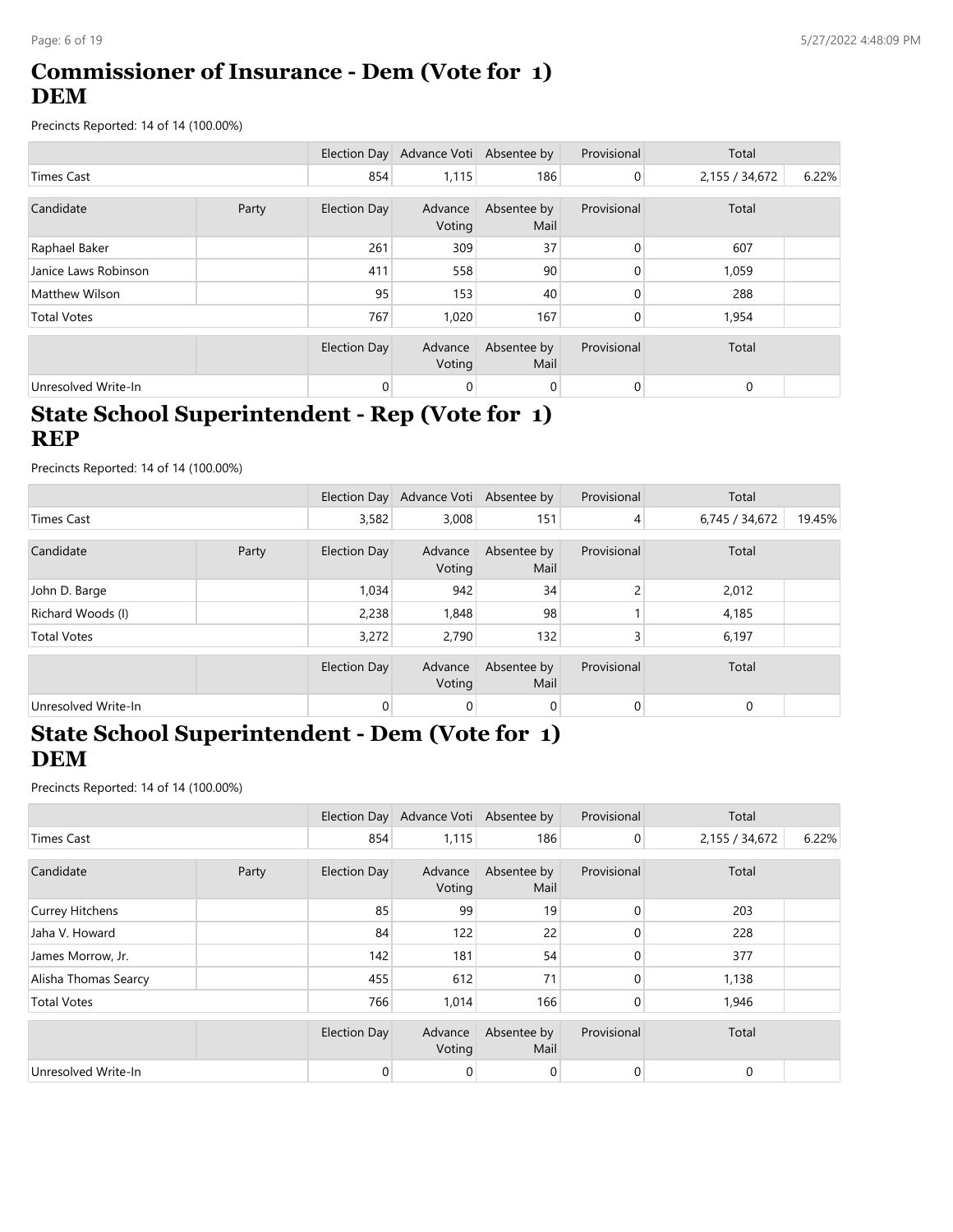## **Commissioner of Labor - Rep (Vote for 1) REP**

Precincts Reported: 14 of 14 (100.00%)

|                       |       |              | Election Day Advance Voti Absentee by |                     | Provisional    | Total          |        |
|-----------------------|-------|--------------|---------------------------------------|---------------------|----------------|----------------|--------|
| Times Cast            |       | 3,582        | 3,008                                 | 151                 | $\overline{4}$ | 6,745 / 34,672 | 19.45% |
| Candidate             | Party | Election Day | Advance<br>Voting                     | Absentee by<br>Mail | Provisional    | Total          |        |
| Kartik Bhatt          |       | 213          | 241                                   | 8                   | 0              | 462            |        |
| Mike Coan             |       | 978          | 824                                   | 34                  |                | 1,837          |        |
| <b>Bruce Thompson</b> |       | 1,846        | 1,504                                 | 87                  | 2              | 3,439          |        |
| <b>Total Votes</b>    |       | 3,037        | 2,569                                 | 129                 | 3              | 5,738          |        |
|                       |       | Election Day | Advance<br>Voting                     | Absentee by<br>Mail | Provisional    | Total          |        |
| Unresolved Write-In   |       | 0            | 0                                     | 0                   | 0              | 0              |        |

# **Commissioner of Labor - Dem (Vote for 1) DEM**

Precincts Reported: 14 of 14 (100.00%)

|                            |       |                     | Election Day Advance Voti Absentee by |                     | Provisional    | Total          |       |
|----------------------------|-------|---------------------|---------------------------------------|---------------------|----------------|----------------|-------|
| Times Cast                 |       | 854                 | 1,115                                 | 186                 | $\overline{0}$ | 2,155 / 34,672 | 6.22% |
| Candidate                  | Party | <b>Election Day</b> | Advance<br>Voting                     | Absentee by<br>Mail | Provisional    | Total          |       |
| William "Will" Boddie, Jr. |       | 168                 | 253                                   | 46                  | 0              | 467            |       |
| Thomas Dean                |       | 75                  | 93                                    | 6                   | 0              | 174            |       |
| Nicole Horn                |       | 188                 | 238                                   | 44                  | 0              | 470            |       |
| Lester G. Jackson III      |       | 169                 | 207                                   | 37                  | $\Omega$       | 413            |       |
| Nadia Surrency             |       | 169                 | 223                                   | 32                  | $\Omega$       | 424            |       |
| <b>Total Votes</b>         |       | 769                 | 1,014                                 | 165                 | 0              | 1,948          |       |
|                            |       | <b>Election Day</b> | Advance<br>Voting                     | Absentee by<br>Mail | Provisional    | Total          |       |
| Unresolved Write-In        |       | 0                   | 0                                     | $\mathbf 0$         | 0              | $\mathbf 0$    |       |

## **PSC - District 2 - Rep (Vote for 1) REP**

|                     |       |                | Election Day Advance Voti Absentee by |                     | Provisional    | Total          |        |
|---------------------|-------|----------------|---------------------------------------|---------------------|----------------|----------------|--------|
| <b>Times Cast</b>   |       | 3,582          | 3,008                                 | 151                 | 4              | 6,745 / 34,672 | 19.45% |
| Candidate           | Party | Election Day   | Advance<br>Voting                     | Absentee by<br>Mail | Provisional    | Total          |        |
| Tim Echols (I)      |       | 3,066          | 2,602                                 | 112                 | 3              | 5,783          |        |
| <b>Total Votes</b>  |       | 3,066          | 2,602                                 | 112                 | $\overline{3}$ | 5,783          |        |
|                     |       | Election Day   | Advance<br>Voting                     | Absentee by<br>Mail | Provisional    | Total          |        |
| Unresolved Write-In |       | $\overline{0}$ | 0                                     | $\overline{0}$      | 0              | $\Omega$       |        |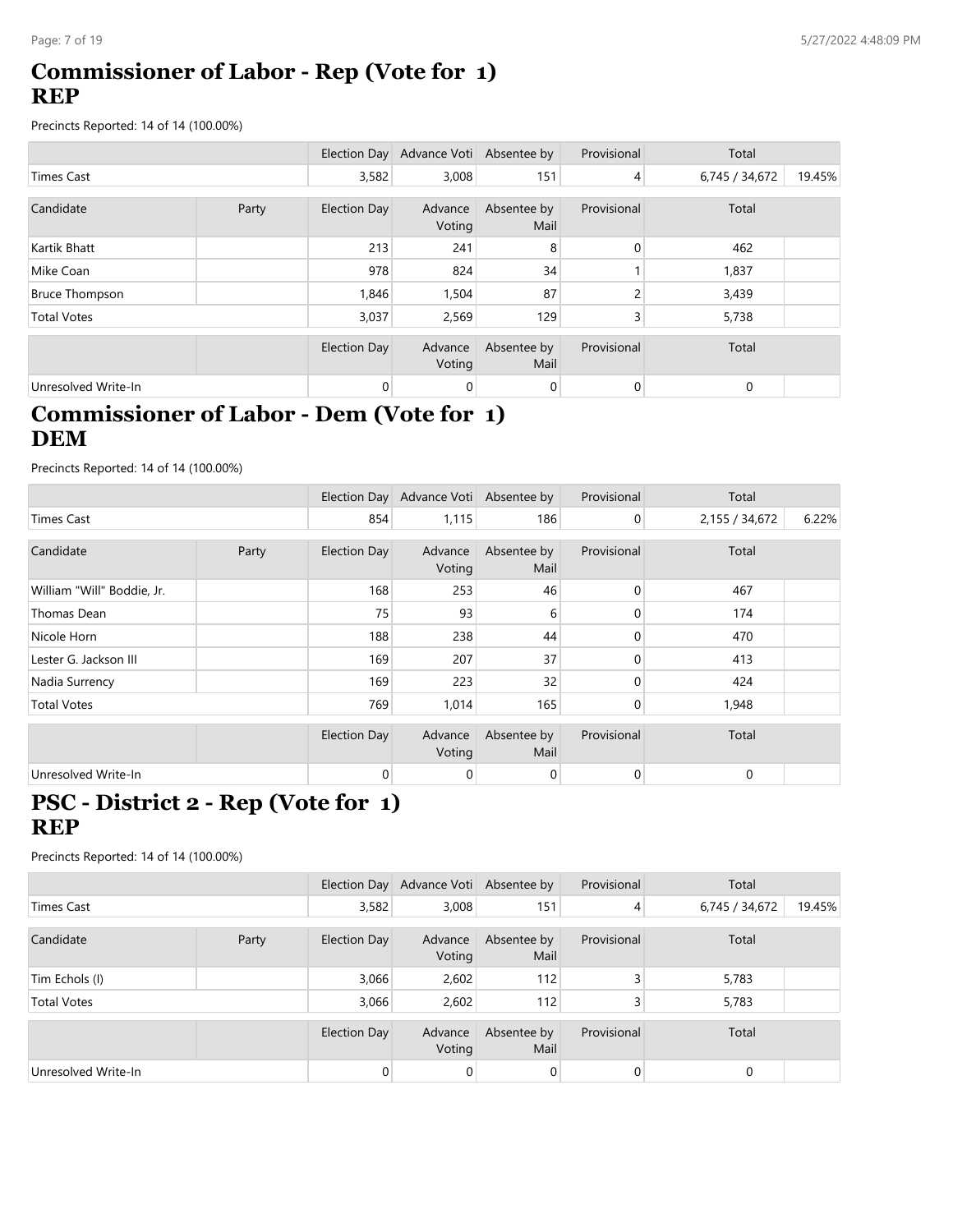# **PSC - District 2 - Dem (Vote for 1) DEM**

Precincts Reported: 14 of 14 (100.00%)

|                     |       |                     | Election Day Advance Voti Absentee by |                     | Provisional    | Total          |       |
|---------------------|-------|---------------------|---------------------------------------|---------------------|----------------|----------------|-------|
| Times Cast          |       | 854                 | 1,115                                 | 186                 | $\overline{0}$ | 2,155 / 34,672 | 6.22% |
| Candidate           | Party | <b>Election Day</b> | Advance<br>Voting                     | Absentee by<br>Mail | Provisional    | Total          |       |
| Patty Durand        |       | 484                 | 677                                   | 129                 | $\mathbf{0}$   | 1,290          |       |
| Russell Edwards     |       | 263                 | 322                                   | 33                  | $\Omega$       | 618            |       |
| <b>Total Votes</b>  |       | 747                 | 999                                   | 162                 | 0              | 1,908          |       |
|                     |       | Election Day        | Advance<br>Voting                     | Absentee by<br>Mail | Provisional    | Total          |       |
| Unresolved Write-In |       | 0                   | 0                                     | $\overline{0}$      | $\mathbf 0$    | 0              |       |

#### **PSC - District 3 - Rep (Vote for 1) REP**

Precincts Reported: 14 of 14 (100.00%)

|                     |  |              | Election Day Advance Voti Absentee by |                     | Provisional | Total          |        |
|---------------------|--|--------------|---------------------------------------|---------------------|-------------|----------------|--------|
| Times Cast          |  | 3,582        | 3,008                                 | 151                 | 4           | 6,745 / 34,672 | 19.45% |
| Candidate<br>Party  |  | Election Day | Advance<br>Voting                     | Absentee by<br>Mail | Provisional | Total          |        |
| Fitz Johnson (I)    |  | 2,997        | 2,550                                 | 112                 | 3           | 5,662          |        |
| <b>Total Votes</b>  |  | 2,997        | 2,550                                 | 112                 | 3           | 5,662          |        |
|                     |  | Election Day | Advance<br>Voting                     | Absentee by<br>Mail | Provisional | Total          |        |
| Unresolved Write-In |  | 0            | 0                                     | 0                   | 0           | $\mathbf 0$    |        |

# **PSC - District 3 - Dem (Vote for 1) DEM**

|                     |  |              | Election Day Advance Voti Absentee by |                     | Provisional    | Total          |       |
|---------------------|--|--------------|---------------------------------------|---------------------|----------------|----------------|-------|
| <b>Times Cast</b>   |  | 854          | 1,115                                 | 186                 | $\overline{0}$ | 2,155 / 34,672 | 6.22% |
| Candidate<br>Party  |  | Election Day | Advance<br>Voting                     | Absentee by<br>Mail | Provisional    | Total          |       |
| Shelia Edwards      |  | 412          | 531                                   | 62                  | $\mathbf{0}$   | 1,005          |       |
| Chandra Farley      |  | 235          | 324                                   | 87                  | $\mathbf{0}$   | 646            |       |
| <b>Missy Moore</b>  |  | 114          | 158                                   | 11                  | $\Omega$       | 283            |       |
| <b>Total Votes</b>  |  | 761          | 1,013                                 | 160                 | 0              | 1,934          |       |
|                     |  | Election Day | Advance<br>Voting                     | Absentee by<br>Mail | Provisional    | Total          |       |
| Unresolved Write-In |  | 0            | 0                                     | $\overline{0}$      | $\mathbf 0$    | 0              |       |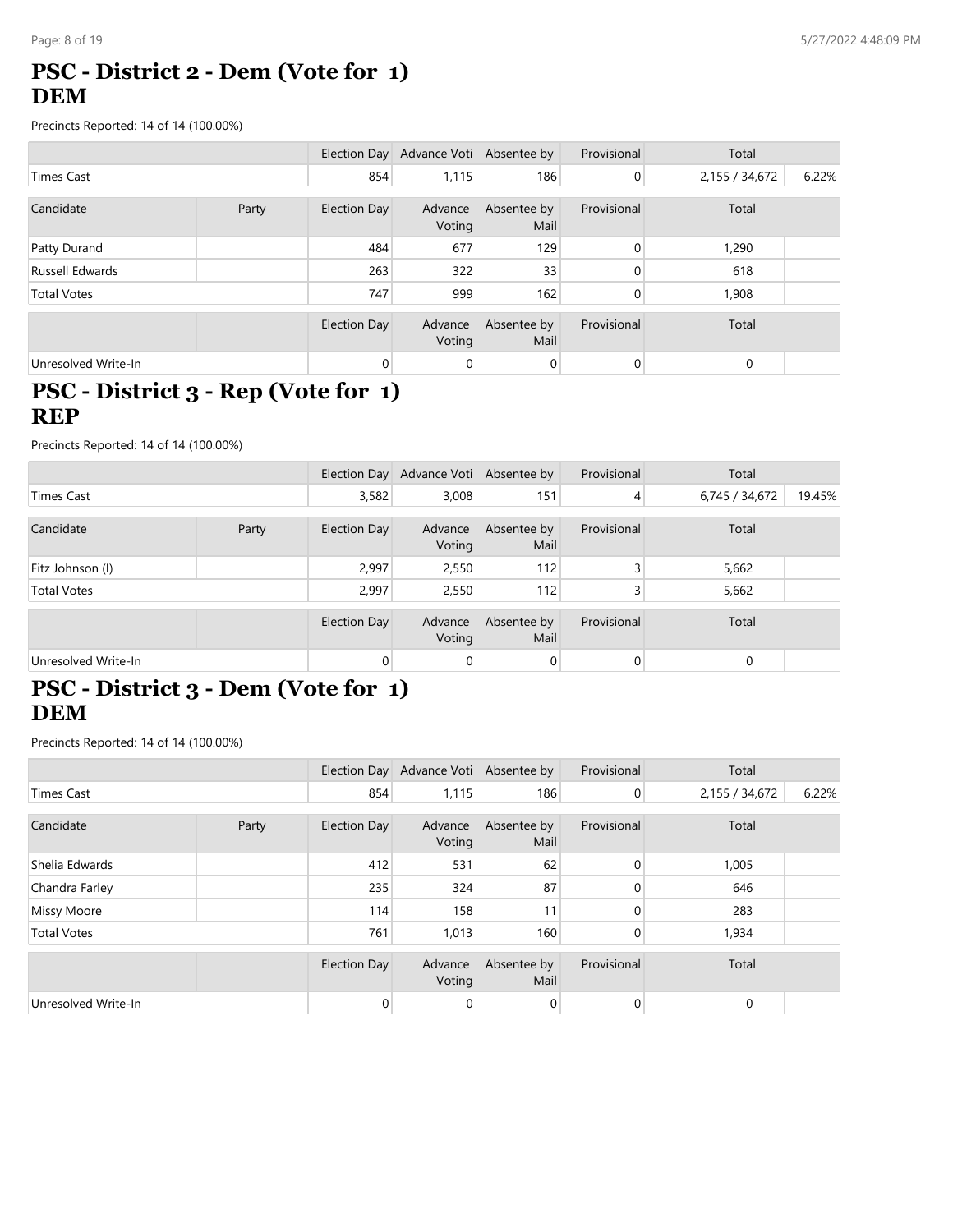# **US House of Representatives - District 1 - Rep (Vote for 1) REP**

Precincts Reported: 14 of 14 (100.00%)

|                            |  |              | Election Day Advance Voti Absentee by |                     | Provisional | Total          |        |
|----------------------------|--|--------------|---------------------------------------|---------------------|-------------|----------------|--------|
| <b>Times Cast</b>          |  | 3,582        | 3,008                                 | 151                 | 4           | 6,745 / 34,672 | 19.45% |
| Candidate<br>Party         |  | Election Day | Advance<br>Voting                     | Absentee by<br>Mail | Provisional | Total          |        |
| Earl L. "Buddy" Carter (I) |  | 3,159        | 2,633                                 | 118                 | 3           | 5,913          |        |
| <b>Total Votes</b>         |  | 3,159        | 2,633                                 | 118                 | 3           | 5,913          |        |
|                            |  | Election Day | Advance<br>Voting                     | Absentee by<br>Mail | Provisional | Total          |        |
| Unresolved Write-In        |  | 0            | 0                                     | $\mathbf 0$         | $\Omega$    | $\Omega$       |        |

# **US House of Representatives - District 1 - Dem (Vote for 1) DEM**

Precincts Reported: 14 of 14 (100.00%)

|                     |       |              | Election Day Advance Voti Absentee by |                     | Provisional | Total          |       |
|---------------------|-------|--------------|---------------------------------------|---------------------|-------------|----------------|-------|
| <b>Times Cast</b>   |       | 854          | 1,115                                 | 186                 | 0           | 2,155 / 34,672 | 6.22% |
| Candidate           | Party | Election Day | Advance<br>Voting                     | Absentee by<br>Mail | Provisional | Total          |       |
| Joyce Marie Griggs  |       | 412          | 579                                   | 102                 | $\mathbf 0$ | 1,093          |       |
| <b>Wade Herring</b> |       | 152          | 177                                   | 32                  | 0           | 361            |       |
| Michelle L. Munroe  |       | 199          | 278                                   | 41                  | $\Omega$    | 518            |       |
| <b>Total Votes</b>  |       | 763          | 1,034                                 | 175                 | 0           | 1,972          |       |
|                     |       | Election Day | Advance<br>Voting                     | Absentee by<br>Mail | Provisional | Total          |       |
| Unresolved Write-In |       | 0            | $\mathbf 0$                           | $\mathbf 0$         | 0           | 0              |       |

#### **State Senate - District 3 - Rep (Vote for 1) REP**

|                     |       |                     | Election Day Advance Voti Absentee by |                     | Provisional    | Total          |        |
|---------------------|-------|---------------------|---------------------------------------|---------------------|----------------|----------------|--------|
| <b>Times Cast</b>   |       | 3,582               | 3,008                                 | 151                 | $\overline{4}$ | 6,745 / 34,672 | 19.45% |
| Candidate           | Party | <b>Election Day</b> | Advance<br>Voting                     | Absentee by<br>Mail | Provisional    | Total          |        |
| Nora Lott Haynes    |       | 531                 | 488                                   | 30                  | 0              | 1,049          |        |
| Mike Hodges         |       | 1,726               | 1,406                                 | 61                  |                | 3,194          |        |
| Jeff Jones          |       | 948                 | 837                                   | 43                  | 2              | 1,830          |        |
| <b>Total Votes</b>  |       | 3,205               | 2,731                                 | 134                 | 3              | 6,073          |        |
|                     |       | <b>Election Day</b> | Advance<br>Voting                     | Absentee by<br>Mail | Provisional    | Total          |        |
| Unresolved Write-In |       | 0                   | $\mathbf 0$                           | $\mathbf 0$         | 0              | $\mathbf 0$    |        |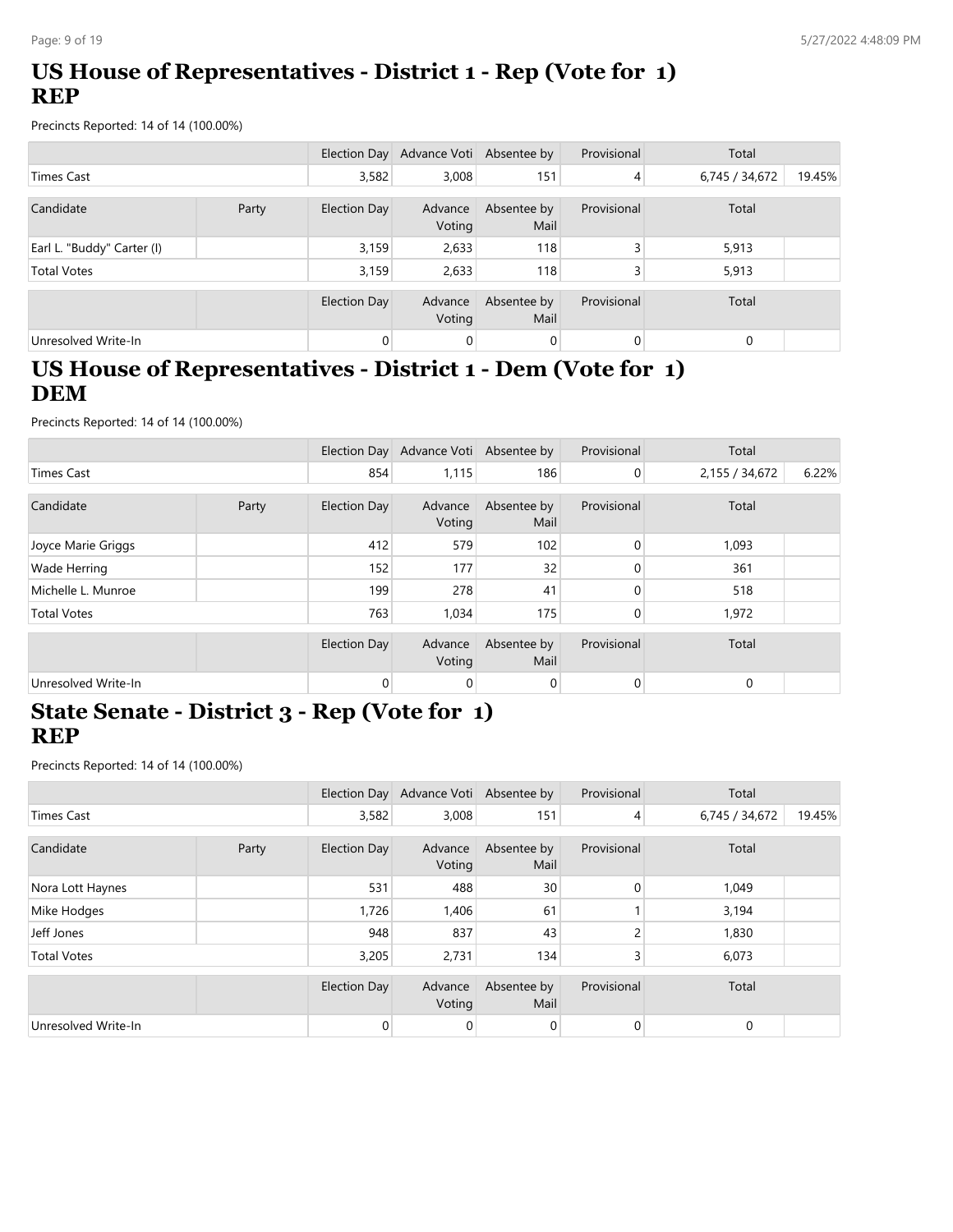# **State House of Representatives - District 180 - Rep (Vote for 1) REP**

Precincts Reported: 14 of 14 (100.00%)

|                     |       |                     | Election Day Advance Voti Absentee by |                     | Provisional | Total          |        |
|---------------------|-------|---------------------|---------------------------------------|---------------------|-------------|----------------|--------|
| Times Cast          |       | 3,582               | 3,008                                 | 151                 | 4           | 6,745 / 34,672 | 19.45% |
| Candidate           | Party | Election Day        | Advance<br>Voting                     | Absentee by<br>Mail | Provisional | Total          |        |
| Steven Sainz (I)    |       | 2,321               | 1,877                                 | 102                 |             | 4,301          |        |
| Cody Smith          |       | 1,094               | 1,024                                 | 41                  | ∍           | 2,161          |        |
| <b>Total Votes</b>  |       | 3,415               | 2.901                                 | 143                 | 3           | 6,462          |        |
|                     |       | <b>Election Day</b> | Advance<br>Voting                     | Absentee by<br>Mail | Provisional | Total          |        |
| Unresolved Write-In |       | 0                   | 0                                     | 0                   | 0           | 0              |        |

## **Board of Commissioners D2 - Rep (Vote for 1) REP**

Precincts Reported: 4 of 4 (100.00%)

|                     |       |                     | Election Day Advance Voti Absentee by |                     | Provisional | Total         |        |
|---------------------|-------|---------------------|---------------------------------------|---------------------|-------------|---------------|--------|
| <b>Times Cast</b>   |       | 841                 | 799                                   | 23                  |             | 1,664 / 7,553 | 22.03% |
| Candidate           | Party | Election Day        | Advance<br>Voting                     | Absentee by<br>Mail | Provisional | Total         |        |
| Martin A. Turner    |       | 381                 | 401                                   | 11                  | $\Omega$    | 793           |        |
| Steve Weinkle       |       | 389                 | 354                                   | 11                  |             | 755           |        |
| <b>Total Votes</b>  |       | 770                 | 755                                   | 22                  |             | 1,548         |        |
|                     |       | <b>Election Day</b> | Advance<br>Voting                     | Absentee by<br>Mail | Provisional | Total         |        |
| Unresolved Write-In |       | $\mathbf 0$         | 0                                     | 0                   | 0           | 0             |        |

#### **Board of Commissioners D4 - Rep (Vote for 1) REP**

|                     |       |              | Election Day Advance Voti Absentee by |                     | Provisional    | Total         |        |
|---------------------|-------|--------------|---------------------------------------|---------------------|----------------|---------------|--------|
| <b>Times Cast</b>   |       | 860          | 888                                   | 61                  | $\overline{0}$ | 1,809 / 7,332 | 24.67% |
| Candidate           | Party | Election Day | Advance<br>Voting                     | Absentee by<br>Mail | Provisional    | Total         |        |
| Gary Blount (I)     |       | 383          | 359                                   | 24                  | $\mathbf{0}$   | 766           |        |
| Jim Goodman         |       | 428          | 497                                   | 36                  | 0              | 961           |        |
| <b>Total Votes</b>  |       | 811          | 856                                   | 60                  | 0              | 1,727         |        |
|                     |       | Election Day | Advance<br>Voting                     | Absentee by<br>Mail | Provisional    | Total         |        |
| Unresolved Write-In |       | 0            | 0                                     | 0                   | 0              | 0             |        |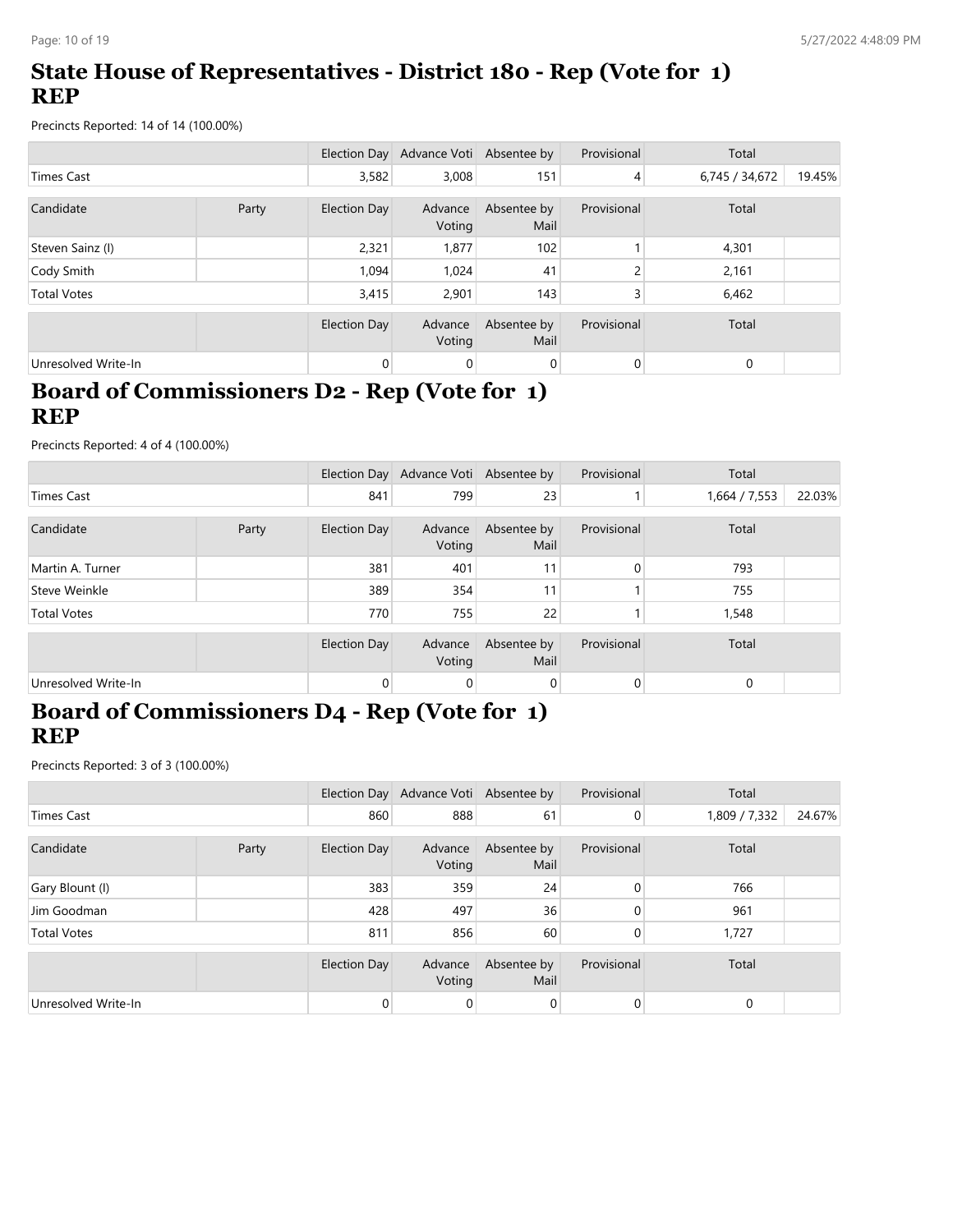# **Rep Party Question 1 (Vote for 1) REP**

Precincts Reported: 14 of 14 (100.00%)

|                     |       |              | Election Day Advance Voti Absentee by |                     | Provisional    | Total          |        |
|---------------------|-------|--------------|---------------------------------------|---------------------|----------------|----------------|--------|
| Times Cast          |       | 3,582        | 3,008                                 | 151                 | 4              | 6,745 / 34,672 | 19.45% |
| Candidate           | Party | Election Day | Advance<br>Voting                     | Absentee by<br>Mail | Provisional    | Total          |        |
| Yes                 |       | 3,369        | 2,789                                 | 128                 | 4              | 6,290          |        |
| No.                 |       | 159          | 182                                   | 17                  | $\Omega$       | 358            |        |
| <b>Total Votes</b>  |       | 3,528        | 2,971                                 | 145                 | 4              | 6,648          |        |
|                     |       | Election Day | Advance<br>Voting                     | Absentee by<br>Mail | Provisional    | Total          |        |
| Unresolved Write-In |       | 0            | 0                                     | 0                   | $\overline{0}$ | $\mathbf 0$    |        |

## **Rep Party Question 2 (Vote for 1) REP**

Precincts Reported: 14 of 14 (100.00%)

|                     |       |                | Election Day Advance Voti Absentee by |                     | Provisional | Total          |        |
|---------------------|-------|----------------|---------------------------------------|---------------------|-------------|----------------|--------|
| <b>Times Cast</b>   |       | 3,582          | 3,008                                 | 151                 | 4           | 6,745 / 34,672 | 19.45% |
| Candidate           | Party | Election Day   | Advance<br>Voting                     | Absentee by<br>Mail | Provisional | Total          |        |
| Yes                 |       | 2,725          | 2,216                                 | 93                  | 4           | 5,038          |        |
| <b>No</b>           |       | 776            | 716                                   | 47                  | 0           | 1,539          |        |
| <b>Total Votes</b>  |       | 3,501          | 2,932                                 | 140                 | 4           | 6,577          |        |
|                     |       | Election Day   | Advance<br>Voting                     | Absentee by<br>Mail | Provisional | Total          |        |
| Unresolved Write-In |       | $\overline{0}$ | 0                                     | $\overline{0}$      | $\mathbf 0$ | $\Omega$       |        |

#### **Rep Party Question 3 (Vote for 1) REP**

|                     |       |                     | Election Day Advance Voti Absentee by |                     | Provisional    | Total          |        |
|---------------------|-------|---------------------|---------------------------------------|---------------------|----------------|----------------|--------|
| <b>Times Cast</b>   |       | 3,582               | 3,008                                 | 151                 | $\overline{4}$ | 6,745 / 34,672 | 19.45% |
| Candidate           | Party | <b>Election Day</b> | Advance<br>Voting                     | Absentee by<br>Mail | Provisional    | Total          |        |
| Yes                 |       | 2,991               | 2,497                                 | 107                 | 3              | 5,598          |        |
| No.                 |       | 505                 | 446                                   | 30                  | 0              | 981            |        |
| <b>Total Votes</b>  |       | 3,496               | 2,943                                 | 137                 | 3              | 6,579          |        |
|                     |       | Election Day        | Advance<br>Voting                     | Absentee by<br>Mail | Provisional    | Total          |        |
| Unresolved Write-In |       | 0                   | 0                                     | 0                   | $\overline{0}$ | $\mathbf 0$    |        |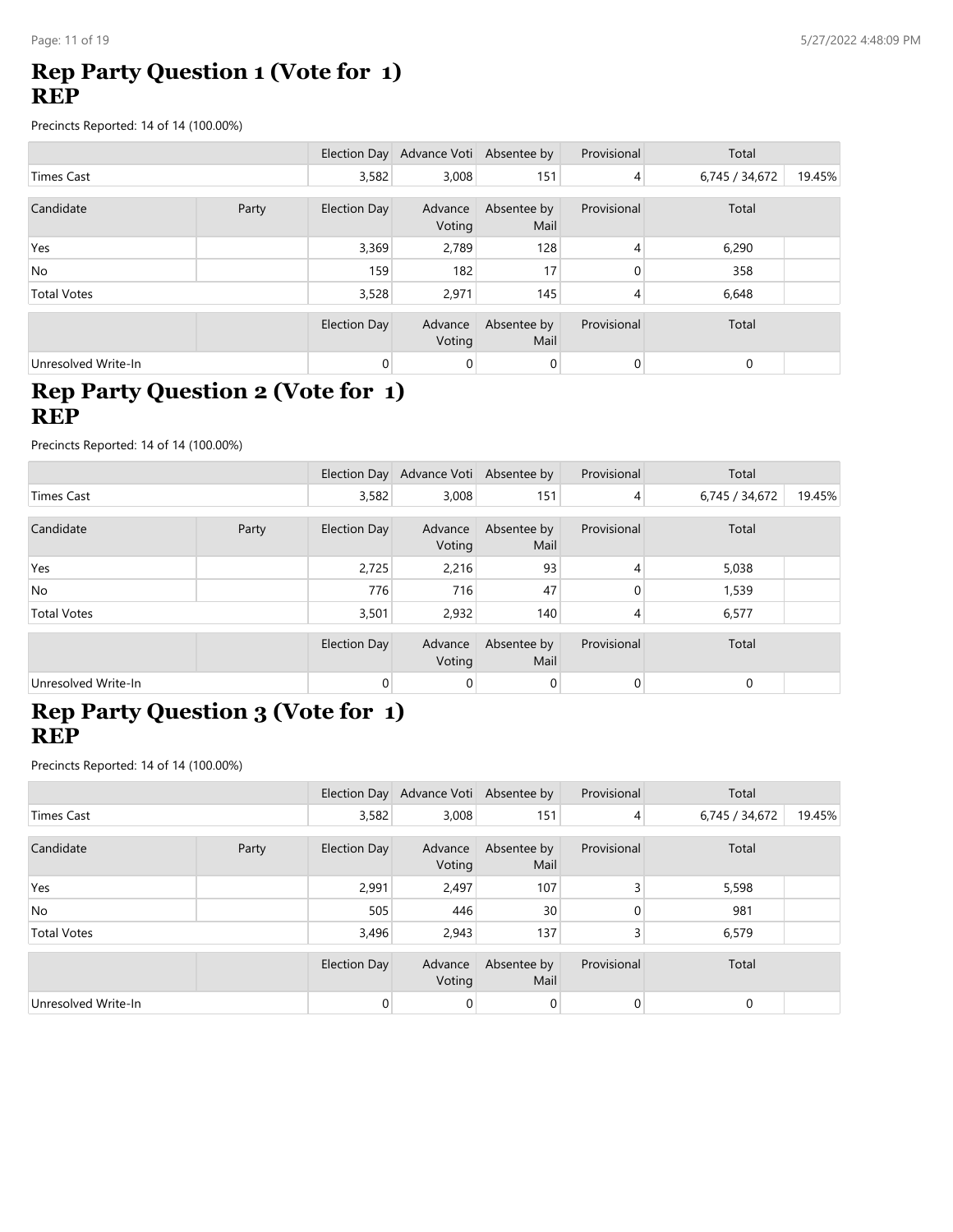# **Rep Party Question 4 (Vote for 1) REP**

Precincts Reported: 14 of 14 (100.00%)

|                     |       |              | Election Day Advance Voti Absentee by |                     | Provisional    | Total          |        |
|---------------------|-------|--------------|---------------------------------------|---------------------|----------------|----------------|--------|
| Times Cast          |       | 3,582        | 3,008                                 | 151                 | 4              | 6,745 / 34,672 | 19.45% |
| Candidate           | Party | Election Day | Advance<br>Voting                     | Absentee by<br>Mail | Provisional    | Total          |        |
| Yes                 |       | 3,055        | 2,569                                 | 115                 | 3              | 5,742          |        |
| No                  |       | 389          | 307                                   | 22                  | 0              | 718            |        |
| <b>Total Votes</b>  |       | 3,444        | 2,876                                 | 137                 | 3              | 6,460          |        |
|                     |       | Election Day | Advance<br>Voting                     | Absentee by<br>Mail | Provisional    | Total          |        |
| Unresolved Write-In |       | 0            | 0                                     | 0                   | $\overline{0}$ | $\mathbf 0$    |        |

# **Rep Party Question 5 (Vote for 1) REP**

Precincts Reported: 14 of 14 (100.00%)

|                     |       |                | Election Day Advance Voti Absentee by |                     | Provisional | Total          |        |
|---------------------|-------|----------------|---------------------------------------|---------------------|-------------|----------------|--------|
| Times Cast          |       | 3,582          | 3,008                                 | 151                 | 4           | 6,745 / 34,672 | 19.45% |
| Candidate           | Party | Election Day   | Advance<br>Voting                     | Absentee by<br>Mail | Provisional | Total          |        |
| Yes                 |       | 84             | 88                                    | 11                  | 0           | 183            |        |
| N <sub>o</sub>      |       | 3,441          | 2,877                                 | 132                 | 4           | 6,454          |        |
| <b>Total Votes</b>  |       | 3,525          | 2,965                                 | 143                 | 4           | 6,637          |        |
|                     |       | Election Day   | Advance<br>Voting                     | Absentee by<br>Mail | Provisional | Total          |        |
| Unresolved Write-In |       | $\overline{0}$ | 0                                     | $\mathbf 0$         | 0           | $\mathbf 0$    |        |

#### **Rep Party Question 6 (Vote for 1) REP**

|                     |       |                | Election Day Advance Voti Absentee by |                     | Provisional    | Total          |        |
|---------------------|-------|----------------|---------------------------------------|---------------------|----------------|----------------|--------|
| Times Cast          |       | 3,582          | 3,008                                 | 151                 | $\overline{4}$ | 6,745 / 34,672 | 19.45% |
| Candidate           | Party | Election Day   | Advance<br>Voting                     | Absentee by<br>Mail | Provisional    | Total          |        |
| Yes                 |       | 3,406          | 2,845                                 | 129                 | 4              | 6,384          |        |
| No                  |       | 104            | 119                                   | 14                  | 0              | 237            |        |
| <b>Total Votes</b>  |       | 3,510          | 2,964                                 | 143                 | 4              | 6,621          |        |
|                     |       | Election Day   | Advance<br>Voting                     | Absentee by<br>Mail | Provisional    | Total          |        |
| Unresolved Write-In |       | $\overline{0}$ | 0                                     | 0                   | 0              | $\mathbf 0$    |        |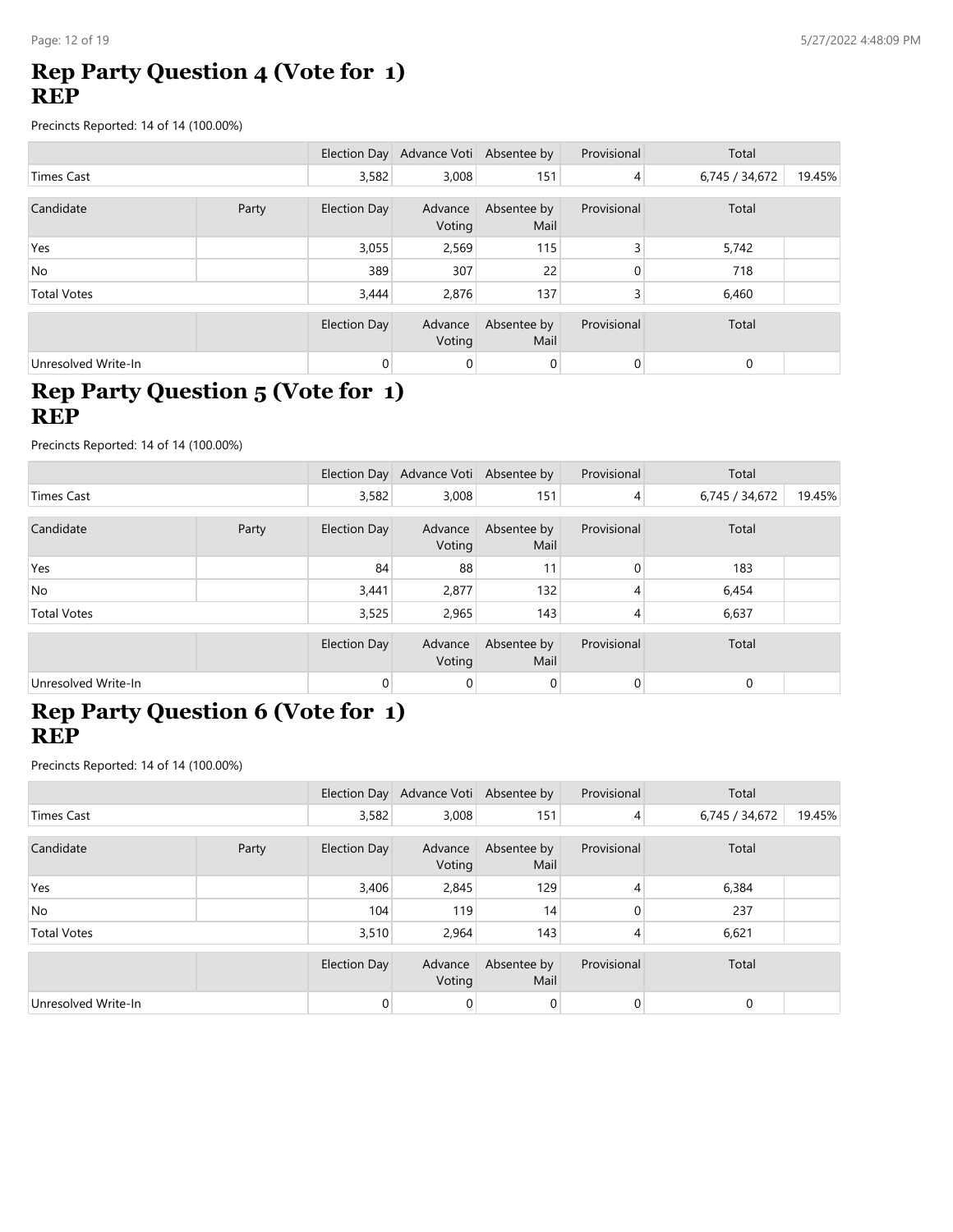# **Rep Party Question 7 (Vote for 1) REP**

Precincts Reported: 14 of 14 (100.00%)

|                     |       |              | Election Day Advance Voti Absentee by |                     | Provisional    | Total          |        |
|---------------------|-------|--------------|---------------------------------------|---------------------|----------------|----------------|--------|
| Times Cast          |       |              | 3,008                                 | 151                 | 4              | 6,745 / 34,672 | 19.45% |
| Candidate           | Party | Election Day | Advance<br>Voting                     | Absentee by<br>Mail | Provisional    | Total          |        |
| Yes                 |       | 3,213        | 2,602                                 | 107                 | 4              | 5,926          |        |
| No                  |       | 304          | 362                                   | 35                  | 0              | 701            |        |
| <b>Total Votes</b>  |       | 3,517        | 2,964                                 | 142                 | 4              | 6,627          |        |
|                     |       | Election Day | Advance<br>Voting                     | Absentee by<br>Mail | Provisional    | Total          |        |
| Unresolved Write-In |       | 0            | 0                                     | 0                   | $\overline{0}$ | $\mathbf 0$    |        |

# **Rep Party Question 8 (Vote for 1) REP**

Precincts Reported: 14 of 14 (100.00%)

|                     |       |                | Election Day Advance Voti Absentee by |                     | Provisional    | Total          |        |
|---------------------|-------|----------------|---------------------------------------|---------------------|----------------|----------------|--------|
| <b>Times Cast</b>   |       | 3,582          | 3,008                                 | 151                 | $\overline{4}$ | 6,745 / 34,672 | 19.45% |
| Candidate           | Party | Election Day   | Advance<br>Voting                     | Absentee by<br>Mail | Provisional    | Total          |        |
| Yes                 |       | 2,360          | 2,002                                 | 77                  | 2              | 4,441          |        |
| <b>No</b>           |       | 1,065          | 882                                   | 54                  |                | 2,002          |        |
| <b>Total Votes</b>  |       | 3,425          | 2,884                                 | 131                 | 3              | 6,443          |        |
|                     |       | Election Day   | Advance<br>Voting                     | Absentee by<br>Mail | Provisional    | Total          |        |
| Unresolved Write-In |       | $\overline{0}$ | 0                                     | $\overline{0}$      | $\mathbf 0$    | $\mathbf 0$    |        |

#### **Dem Party Question 1 (Vote for 1) DEM**

|                     |       |              | Election Day Advance Voti Absentee by |                     | Provisional | Total          |       |
|---------------------|-------|--------------|---------------------------------------|---------------------|-------------|----------------|-------|
| Times Cast          |       | 854          | 1,115                                 | 186                 | 0           | 2,155 / 34,672 | 6.22% |
| Candidate           | Party | Election Day | Advance<br>Voting                     | Absentee by<br>Mail | Provisional | Total          |       |
| Yes                 |       | 698          | 893                                   | 123                 | 0           | 1,714          |       |
| No                  |       | 138          | 202                                   | 56                  |             | 396            |       |
| <b>Total Votes</b>  |       | 836          | 1,095                                 | 179                 | 0           | 2,110          |       |
|                     |       | Election Day | Advance<br>Voting                     | Absentee by<br>Mail | Provisional | Total          |       |
| Unresolved Write-In |       | 0            | 0                                     | 0                   | 0           | 0              |       |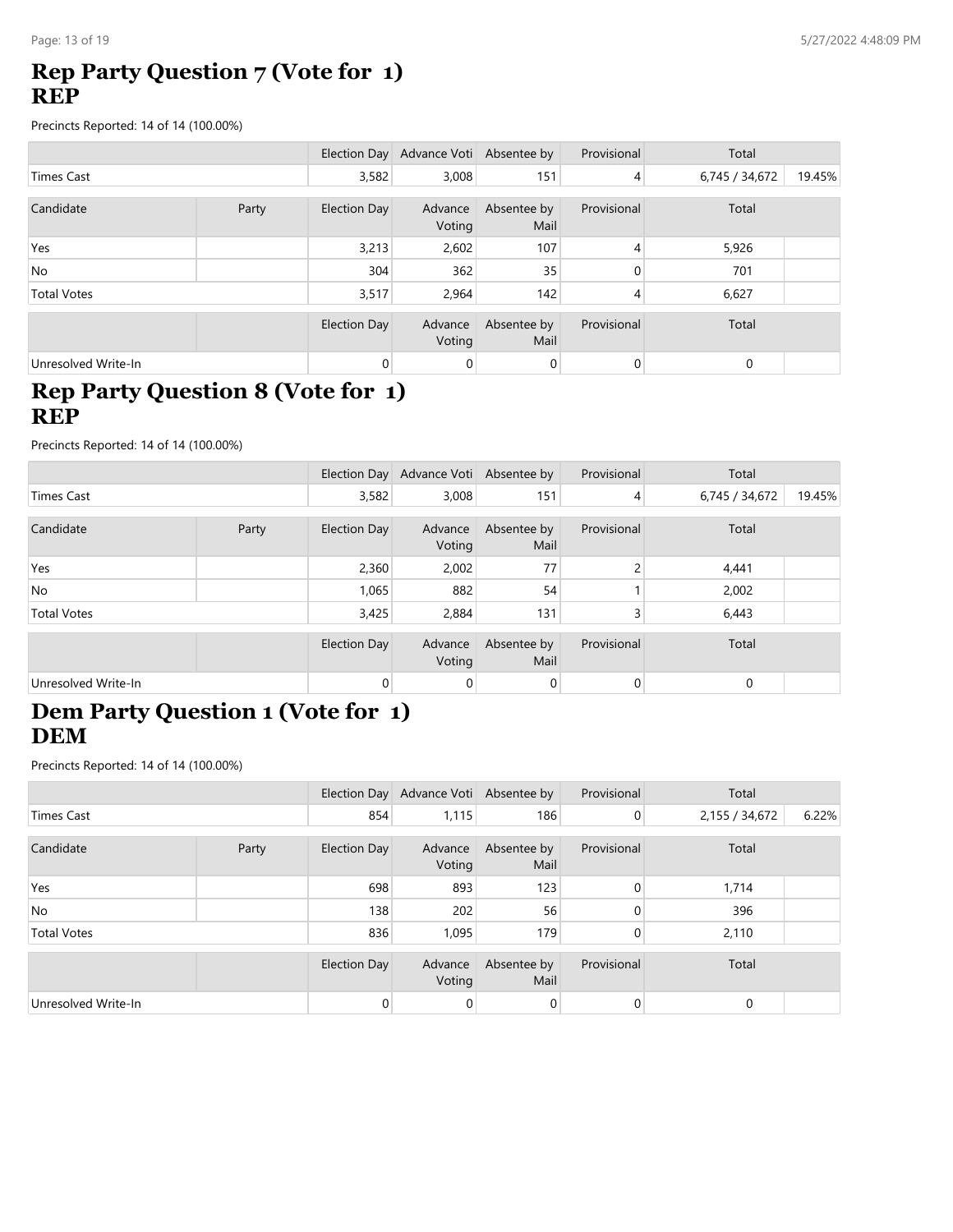# **Dem Party Question 2 (Vote for 1) DEM**

Precincts Reported: 14 of 14 (100.00%)

|                     |       |              | Election Day Advance Voti Absentee by |                     | Provisional    | Total          |       |
|---------------------|-------|--------------|---------------------------------------|---------------------|----------------|----------------|-------|
| Times Cast          |       | 854          | 1,115                                 | 186                 | $\overline{0}$ | 2,155 / 34,672 | 6.22% |
| Candidate           | Party | Election Day | Advance<br>Voting                     | Absentee by<br>Mail | Provisional    | Total          |       |
| Yes                 |       | 779          | 1,033                                 | 163                 | 0              | 1,975          |       |
| No                  |       | 59           | 66                                    | 17                  | 0              | 142            |       |
| <b>Total Votes</b>  |       | 838          | 1.099                                 | 180                 | 0              | 2,117          |       |
|                     |       | Election Day | Advance<br>Voting                     | Absentee by<br>Mail | Provisional    | Total          |       |
| Unresolved Write-In |       | 0            | $\overline{0}$                        | $\mathbf 0$         | $\overline{0}$ | $\mathbf 0$    |       |

# **Dem Party Question 3 (Vote for 1) DEM**

Precincts Reported: 14 of 14 (100.00%)

|                     |       |                     | Election Day Advance Voti Absentee by |                     | Provisional | Total          |       |
|---------------------|-------|---------------------|---------------------------------------|---------------------|-------------|----------------|-------|
| <b>Times Cast</b>   |       | 854                 | 1,115                                 | 186                 | 0           | 2,155 / 34,672 | 6.22% |
| Candidate           | Party | Election Day        | Advance<br>Voting                     | Absentee by<br>Mail | Provisional | Total          |       |
| Yes                 |       | 788                 | 1,054                                 | 166                 | $\Omega$    | 2,008          |       |
| <b>No</b>           |       | 43                  | 42                                    | 15                  |             | 100            |       |
| <b>Total Votes</b>  |       | 831                 | 1,096                                 | 181                 | 0           | 2,108          |       |
|                     |       | <b>Election Day</b> | Advance<br>Voting                     | Absentee by<br>Mail | Provisional | Total          |       |
| Unresolved Write-In |       | $\mathbf{0}$        | $\mathbf 0$                           | 0                   | 0           | $\mathbf 0$    |       |

#### **Dem Party Question 4 (Vote for 1) DEM**

|                     |       |              | Election Day Advance Voti Absentee by |                     | Provisional | Total          |       |
|---------------------|-------|--------------|---------------------------------------|---------------------|-------------|----------------|-------|
| Times Cast          |       | 854          | 1,115                                 | 186                 | 0           | 2,155 / 34,672 | 6.22% |
| Candidate           | Party | Election Day | Advance<br>Voting                     | Absentee by<br>Mail | Provisional | Total          |       |
| Yes                 |       | 743          | 970                                   | 150                 | 0           | 1,863          |       |
| No                  |       | 85           | 117                                   | 25                  |             | 227            |       |
| <b>Total Votes</b>  |       | 828          | 1,087                                 | 175                 | 0           | 2,090          |       |
|                     |       | Election Day | Advance<br>Voting                     | Absentee by<br>Mail | Provisional | Total          |       |
| Unresolved Write-In |       | 0            | 0                                     | 0                   | 0           | 0              |       |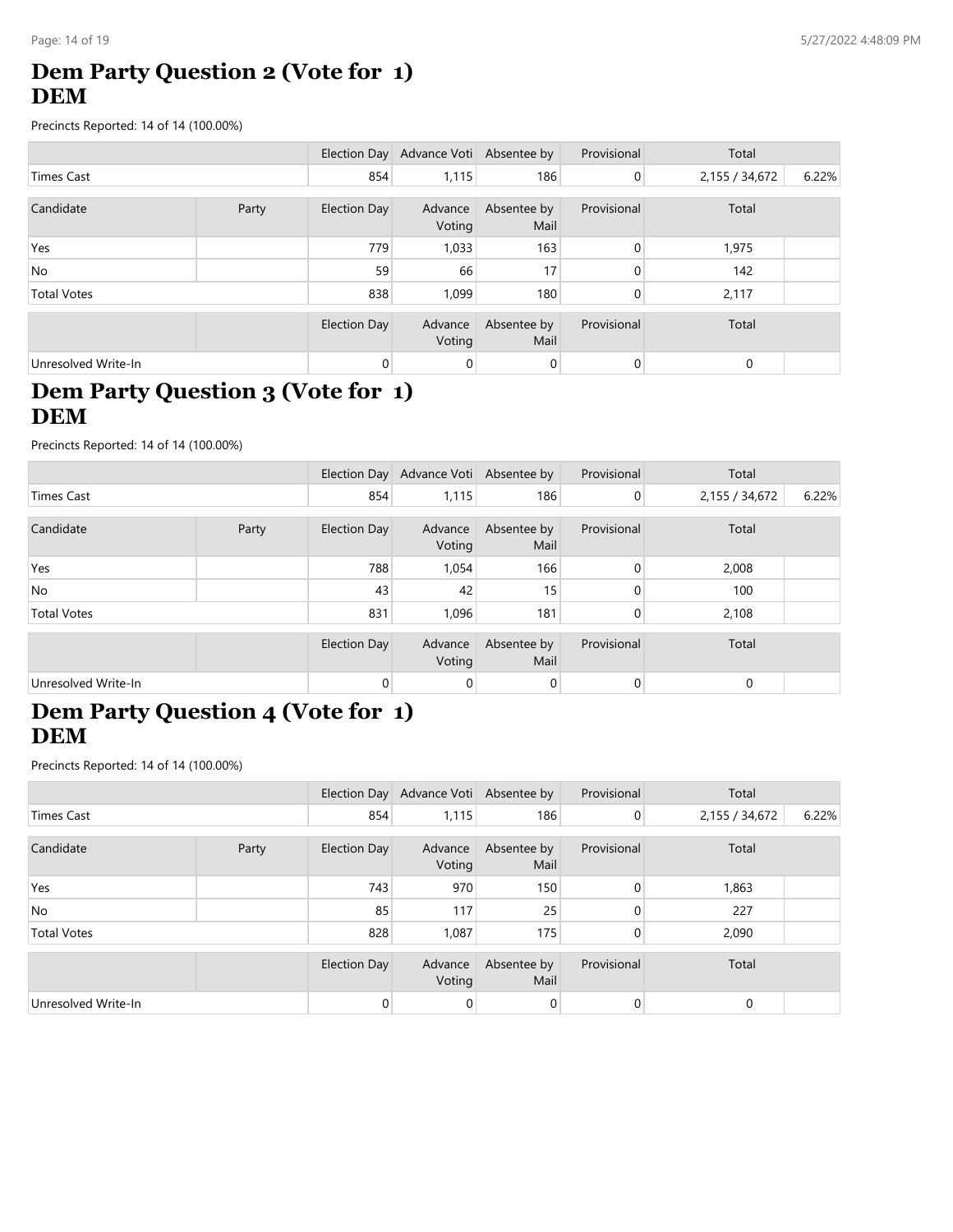# **Dem Party Question 5 (Vote for 1) DEM**

Precincts Reported: 14 of 14 (100.00%)

|                     |       |                     | Election Day Advance Voti Absentee by |                     | Provisional    | Total          |       |
|---------------------|-------|---------------------|---------------------------------------|---------------------|----------------|----------------|-------|
| Times Cast          |       |                     | 1,115                                 | 186                 | $\overline{0}$ | 2,155 / 34,672 | 6.22% |
| Candidate           | Party | Election Day        | Advance                               | Absentee by         | Provisional    | Total          |       |
|                     |       |                     | Voting                                | Mail                |                |                |       |
| Yes                 |       | 721                 | 971                                   | 148                 | 0              | 1,840          |       |
| No.                 |       | 113                 | 126                                   | 31                  | 0              | 270            |       |
| <b>Total Votes</b>  |       | 834                 | 1.097                                 | 179                 | 0              | 2,110          |       |
|                     |       | <b>Election Day</b> | Advance<br>Voting                     | Absentee by<br>Mail | Provisional    | Total          |       |
| Unresolved Write-In |       | 0                   | 0                                     | 0                   | 0              | 0              |       |

# **Dem Party Question 6 (Vote for 1) DEM**

Precincts Reported: 14 of 14 (100.00%)

|                     |       |                | Election Day Advance Voti Absentee by |                     | Provisional | Total          |       |
|---------------------|-------|----------------|---------------------------------------|---------------------|-------------|----------------|-------|
| <b>Times Cast</b>   |       | 854            | 1,115                                 | 186                 | 0           | 2,155 / 34,672 | 6.22% |
| Candidate           | Party | Election Day   | Advance<br>Voting                     | Absentee by<br>Mail | Provisional | Total          |       |
| Yes                 |       | 790            | 1,055                                 | 174                 | $\Omega$    | 2,019          |       |
| <b>No</b>           |       | 43             | 41                                    |                     | $\Omega$    | 91             |       |
| <b>Total Votes</b>  |       | 833            | 1.096                                 | 181                 | $\mathbf 0$ | 2,110          |       |
|                     |       | Election Day   | Advance<br>Voting                     | Absentee by<br>Mail | Provisional | Total          |       |
| Unresolved Write-In |       | $\overline{0}$ | 0                                     | $\overline{0}$      | 0           | $\Omega$       |       |

#### **Dem Party Question 7 (Vote for 1) DEM**

|                     |       |              | Election Day Advance Voti Absentee by |                     | Provisional | Total          |       |
|---------------------|-------|--------------|---------------------------------------|---------------------|-------------|----------------|-------|
| Times Cast          |       | 854          | 1,115                                 | 186                 | 0           | 2,155 / 34,672 | 6.22% |
| Candidate           | Party | Election Day | Advance<br>Voting                     | Absentee by<br>Mail | Provisional | Total          |       |
| Yes                 |       | 771          | 1,013                                 | 162                 | 0           | 1,946          |       |
| No                  |       | 63           | 80                                    | 16                  |             | 159            |       |
| <b>Total Votes</b>  |       | 834          | 1,093                                 | 178                 | 0           | 2,105          |       |
|                     |       | Election Day | Advance<br>Voting                     | Absentee by<br>Mail | Provisional | Total          |       |
| Unresolved Write-In |       | 0            | 0                                     | 0                   | 0           | 0              |       |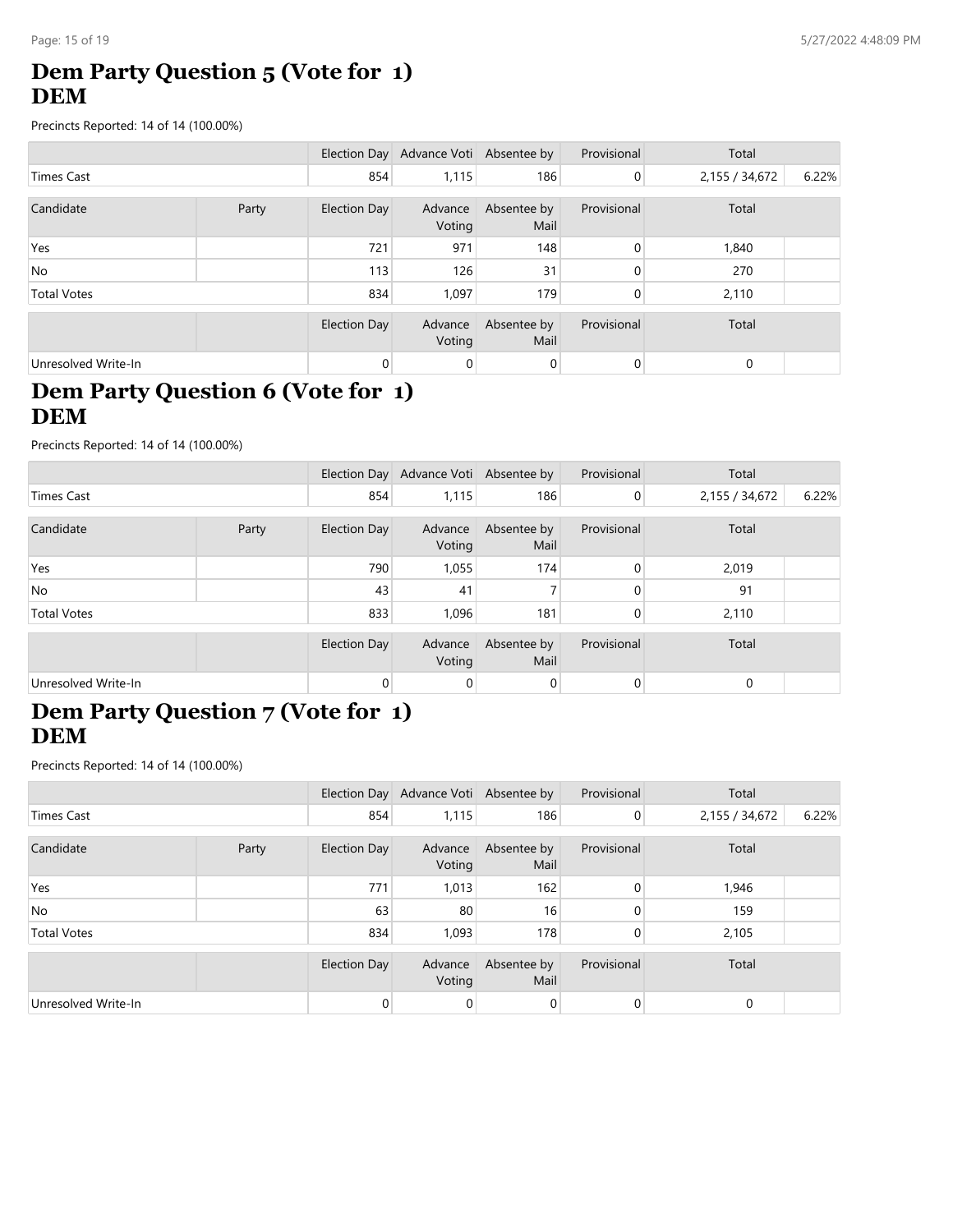# **Dem Party Question 8 (Vote for 1) DEM**

Precincts Reported: 14 of 14 (100.00%)

|                     |       |                     | Election Day Advance Voti Absentee by |                     | Provisional    | Total          |       |
|---------------------|-------|---------------------|---------------------------------------|---------------------|----------------|----------------|-------|
| Times Cast          |       |                     | 1,115                                 | 186                 | $\overline{0}$ | 2,155 / 34,672 | 6.22% |
| Candidate           | Party | Election Day        | Advance                               | Absentee by         | Provisional    | Total          |       |
|                     |       |                     | Voting                                | Mail                |                |                |       |
| Yes                 |       | 646                 | 838                                   | 109                 | 0              | 1,593          |       |
| <b>No</b>           |       | 186                 | 256                                   | 71                  | 0              | 513            |       |
| <b>Total Votes</b>  |       | 832                 | 1.094                                 | 180                 | 0              | 2,106          |       |
|                     |       | <b>Election Day</b> | Advance<br>Voting                     | Absentee by<br>Mail | Provisional    | Total          |       |
| Unresolved Write-In |       | 0                   | 0                                     | 0                   | 0              | 0              |       |

# **Dem Party Question 9 (Vote for 1) DEM**

Precincts Reported: 14 of 14 (100.00%)

|                     |       |              | Election Day Advance Voti Absentee by |                     | Provisional | Total          |       |
|---------------------|-------|--------------|---------------------------------------|---------------------|-------------|----------------|-------|
| Times Cast          |       | 854          | 1,115                                 | 186                 | 0           | 2,155 / 34,672 | 6.22% |
| Candidate           | Party | Election Day | Advance<br>Voting                     | Absentee by<br>Mail | Provisional | Total          |       |
| Yes                 |       | 773          | 1,039                                 | 165                 | $\Omega$    | 1,977          |       |
| <b>No</b>           |       | 47           | 47                                    | 13                  | 0           | 107            |       |
| <b>Total Votes</b>  |       | 820          | 1,086                                 | 178                 | 0           | 2,084          |       |
|                     |       | Election Day | Advance<br>Voting                     | Absentee by<br>Mail | Provisional | Total          |       |
| Unresolved Write-In |       | 0            | 0                                     | 0                   | 0           | $\mathbf 0$    |       |

# **Justice - Supreme Court of Georgia (Colvin) (Vote for 1)**

|                     |  |              | Election Day Advance Voti Absentee by |                     | Provisional    | Total          |        |
|---------------------|--|--------------|---------------------------------------|---------------------|----------------|----------------|--------|
| <b>Times Cast</b>   |  | 4,560        | 4,159                                 | 345                 | $\overline{4}$ | 9,068 / 34,672 | 26.15% |
| Candidate<br>Party  |  | Election Day | Advance<br>Voting                     | Absentee by<br>Mail | Provisional    | Total          |        |
| Veronica Brinson    |  | 1,409        | 1,428                                 | 106                 |                | 2,944          |        |
| Verda M. Colvin (I) |  | 2,508        | 2,245                                 | 177                 | C              | 4,932          |        |
| <b>Total Votes</b>  |  | 3,917        | 3,673                                 | 283                 | 3              | 7,876          |        |
|                     |  | Election Day | Advance<br>Voting                     | Absentee by<br>Mail | Provisional    | Total          |        |
| Unresolved Write-In |  | 36           | 18                                    | 2                   | 0              | 56             |        |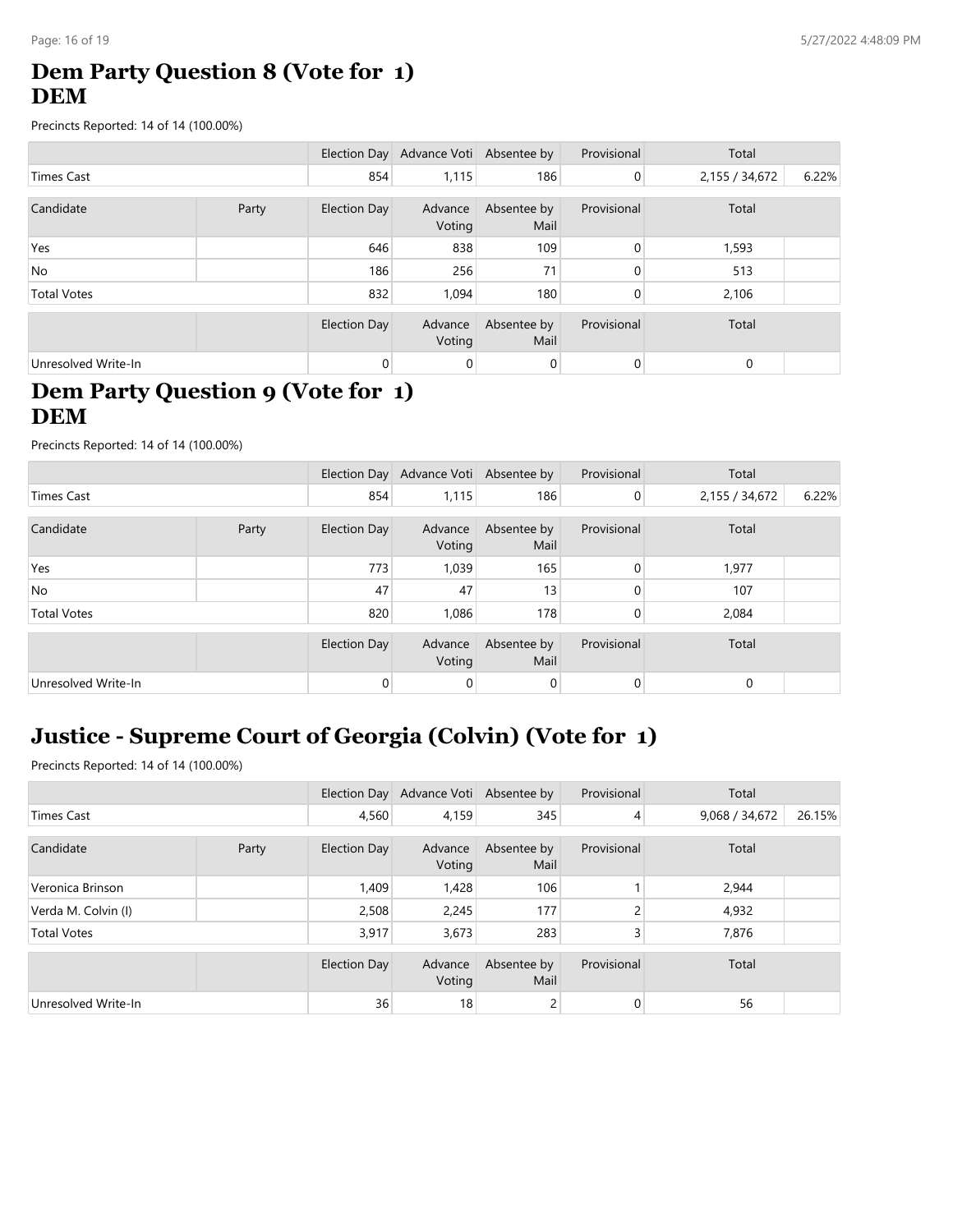# **Justice - Supreme Court of Georgia (LaGrua) (Vote for 1)**

Precincts Reported: 14 of 14 (100.00%)

|                        |  |              | Election Day Advance Voti Absentee by |                     | Provisional    | Total          |        |
|------------------------|--|--------------|---------------------------------------|---------------------|----------------|----------------|--------|
| Times Cast             |  | 4.560        | 4,159                                 | 345                 | 4              | 9,068 / 34,672 | 26.15% |
| Candidate<br>Party     |  | Election Day | Advance<br>Voting                     | Absentee by<br>Mail | Provisional    | Total          |        |
| Shawn Ellen LaGrua (I) |  | 3,733        | 3,461                                 | 248                 | 3              | 7,445          |        |
| <b>Total Votes</b>     |  | 3,733        | 3,461                                 | 248                 | 3              | 7,445          |        |
|                        |  | Election Day | Advance<br>Voting                     | Absentee by<br>Mail | Provisional    | Total          |        |
| Unresolved Write-In    |  | 36           | 21                                    | 3                   | $\overline{0}$ | 60             |        |

# **Justice - Supreme Court of Georgia (McMillian) (Vote for 1)**

Precincts Reported: 14 of 14 (100.00%)

|                     |  |              | Election Day Advance Voti Absentee by |                     | Provisional    | Total          |        |
|---------------------|--|--------------|---------------------------------------|---------------------|----------------|----------------|--------|
| Times Cast          |  | 4,560        | 4,159                                 | 345                 | $\overline{4}$ | 9,068 / 34,672 | 26.15% |
| Candidate<br>Party  |  | Election Day | Advance<br>Voting                     | Absentee by<br>Mail | Provisional    | Total          |        |
| Carla McMillian (I) |  | 3,748        | 3,452                                 | 252                 |                | 7,455          |        |
| <b>Total Votes</b>  |  | 3,748        | 3,452                                 | 252                 | 3              | 7,455          |        |
|                     |  | Election Day | Advance<br>Voting                     | Absentee by<br>Mail | Provisional    | Total          |        |
| Unresolved Write-In |  | 32           | 25                                    | 4                   | 0              | 61             |        |

# **Judge - Court of Appeals of Georgia (Barnes) (Vote for 1)**

|                           |  |              | Election Day Advance Voti Absentee by |                     | Provisional | Total          |        |
|---------------------------|--|--------------|---------------------------------------|---------------------|-------------|----------------|--------|
| Times Cast                |  | 4,560        | 4,159                                 | 345                 | 4           | 9,068 / 34,672 | 26.15% |
| Candidate<br>Party        |  | Election Day | Advance<br>Voting                     | Absentee by<br>Mail | Provisional | Total          |        |
| Anne Elizabeth Barnes (I) |  | 3,709        | 3,430                                 | 249                 | 3           | 7,391          |        |
| <b>Total Votes</b>        |  | 3.709        | 3,430                                 | 249                 | 3           | 7,391          |        |
|                           |  | Election Day | Advance<br>Voting                     | Absentee by<br>Mail | Provisional | Total          |        |
| Unresolved Write-In       |  | 20           | 17                                    | 2                   | 0           | 39             |        |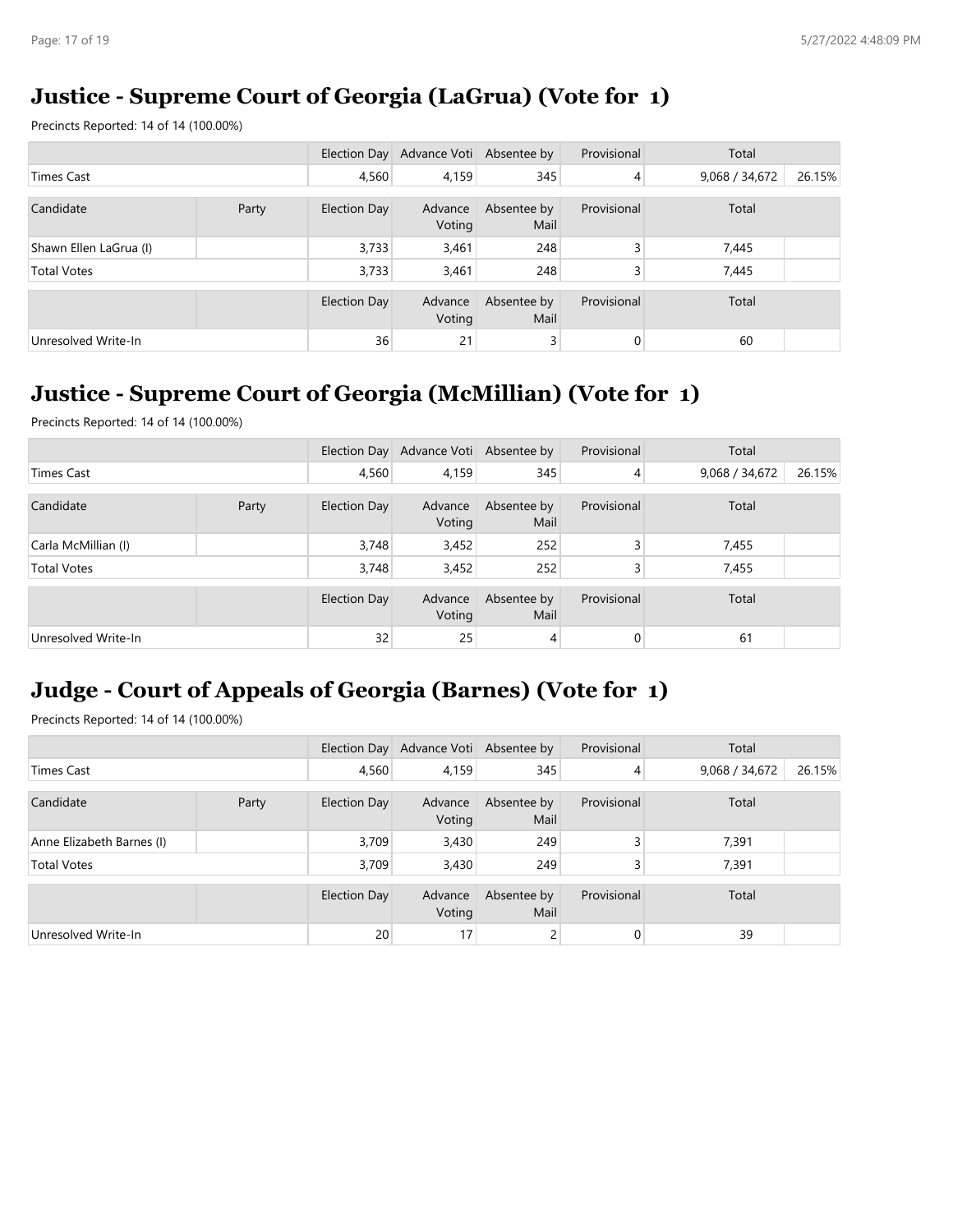# **Judge - Court of Appeals of Georgia (McFadden) (Vote for 1)**

Precincts Reported: 14 of 14 (100.00%)

|                     |  |              | Election Day Advance Voti Absentee by |                     | Provisional    | Total          |        |
|---------------------|--|--------------|---------------------------------------|---------------------|----------------|----------------|--------|
| Times Cast          |  | 4.560        | 4,159                                 | 345                 | $\overline{4}$ | 9,068 / 34,672 | 26.15% |
| Candidate<br>Party  |  | Election Day | Advance<br>Voting                     | Absentee by<br>Mail | Provisional    | Total          |        |
| Chris McFadden (I)  |  | 3,716        | 3,437                                 | 249                 | 3              | 7,405          |        |
| <b>Total Votes</b>  |  | 3,716        | 3,437                                 | 249                 | 3              | 7,405          |        |
|                     |  | Election Day | Advance<br>Voting                     | Absentee by<br>Mail | Provisional    | Total          |        |
| Unresolved Write-In |  | 19           | 14                                    | 5                   | 0              | 38             |        |

# **Judge - Court of Appeals of Georgia (Pipkin) (Vote for 1)**

Precincts Reported: 14 of 14 (100.00%)

|                     |       |              | Election Day Advance Voti Absentee by |                     | Provisional    | Total          |        |
|---------------------|-------|--------------|---------------------------------------|---------------------|----------------|----------------|--------|
| <b>Times Cast</b>   |       | 4,560        | 4,159                                 | 345                 | $\overline{4}$ | 9,068 / 34,672 | 26.15% |
| Candidate           | Party | Election Day | Advance<br>Voting                     | Absentee by<br>Mail | Provisional    | Total          |        |
| Trea Pipkin (I)     |       | 3,690        | 3,421                                 | 243                 | $\overline{3}$ | 7,357          |        |
| <b>Total Votes</b>  |       | 3,690        | 3,421                                 | 243                 | $\overline{3}$ | 7,357          |        |
|                     |       | Election Day | Advance<br>Voting                     | Absentee by<br>Mail | Provisional    | Total          |        |
| Unresolved Write-In |       | 18           | 13                                    | 4                   | 0              | 35             |        |

# **Judge - Superior Court - Brunswick Judicial Circuit (Vote for 1)**

|                     |  |                     | Election Day Advance Voti Absentee by |                     | Provisional    | Total          |        |
|---------------------|--|---------------------|---------------------------------------|---------------------|----------------|----------------|--------|
| Times Cast          |  | 4.560               | 4,159                                 | 345                 | 4              | 9,068 / 34,672 | 26.15% |
| Candidate<br>Party  |  | Election Day        | Advance<br>Voting                     | Absentee by<br>Mail | Provisional    | Total          |        |
| Roger Lane (I)      |  | 3,723               | 3,452                                 | 241                 | 3              | 7,419          |        |
| <b>Total Votes</b>  |  | 3,723               | 3,452                                 | 241                 | 3              | 7,419          |        |
|                     |  | <b>Election Day</b> | Advance<br>Voting                     | Absentee by<br>Mail | Provisional    | Total          |        |
| Unresolved Write-In |  |                     | 16                                    | 4                   | $\overline{0}$ | 44             |        |